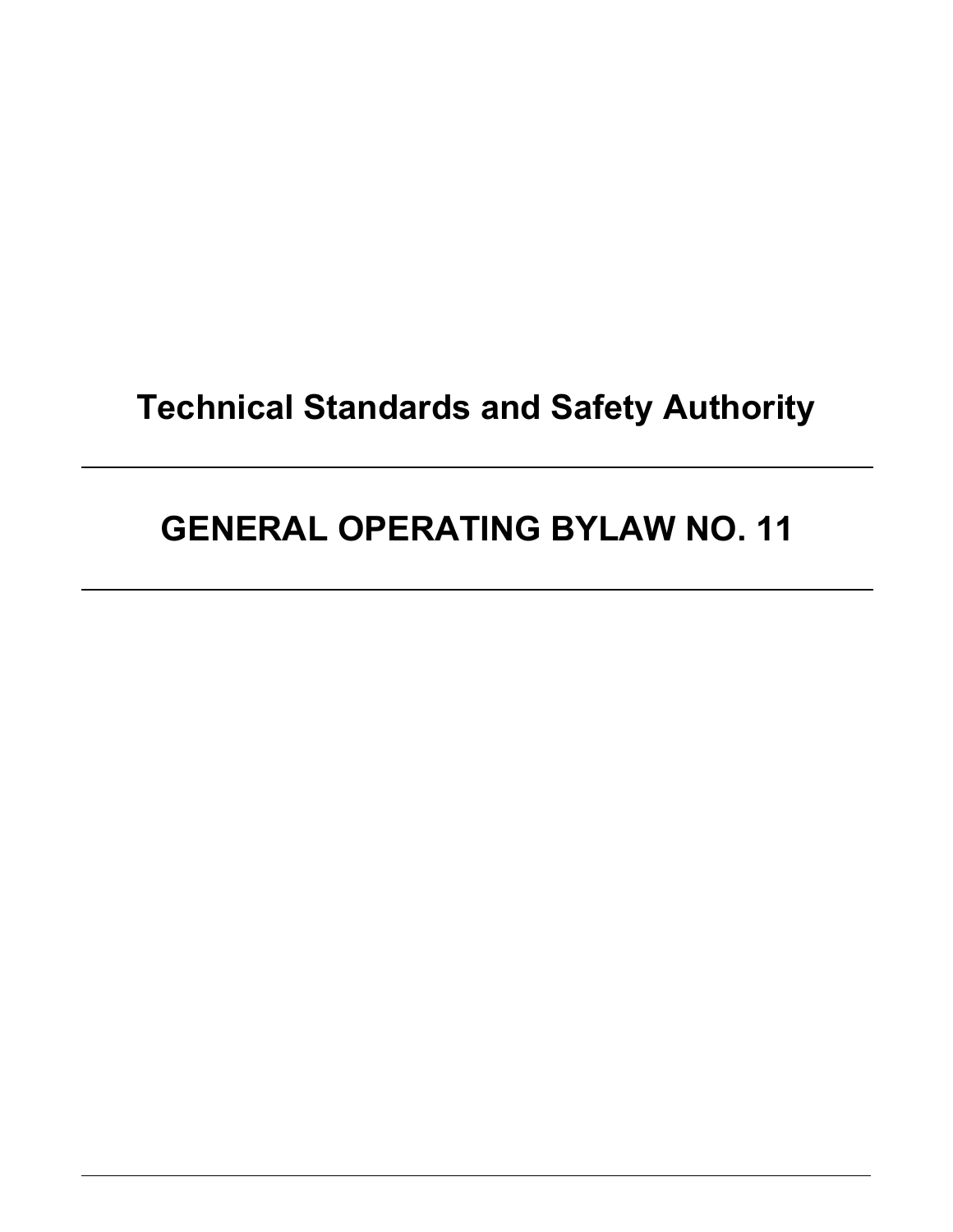# **GENERAL OPERATING BYLAW NO. 11**

A bylaw relating generally to the conduct of the affairs of the Technical Standards and Safety Authority

# **CONTENTS**

| Errors in Notice<br>- 8 |                           |  |  |  |
|-------------------------|---------------------------|--|--|--|
|                         |                           |  |  |  |
|                         |                           |  |  |  |
|                         |                           |  |  |  |
|                         |                           |  |  |  |
|                         |                           |  |  |  |
|                         |                           |  |  |  |
|                         |                           |  |  |  |
|                         |                           |  |  |  |
|                         | <b>SECTION V OFFICERS</b> |  |  |  |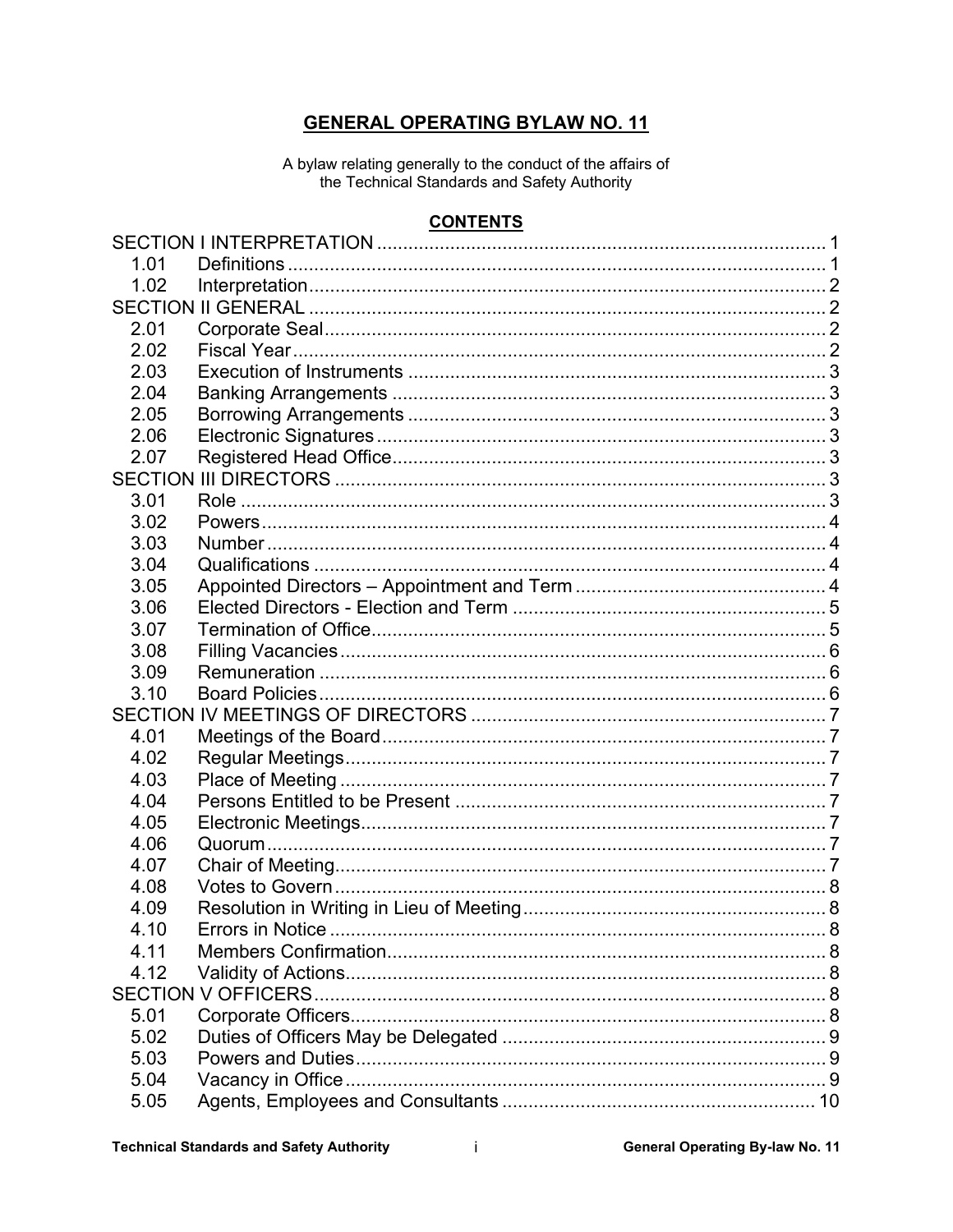|       | SECTION VI PROTECTION OF DIRECTORS, OFFICERS AND OTHERS  10    |  |
|-------|----------------------------------------------------------------|--|
| 6.01  |                                                                |  |
| 6.02  |                                                                |  |
| 6.03  |                                                                |  |
| 6.04  |                                                                |  |
| 6.05  |                                                                |  |
| 6.06  |                                                                |  |
|       |                                                                |  |
| 7.01  |                                                                |  |
| 7.02  |                                                                |  |
|       |                                                                |  |
| 8.01  |                                                                |  |
| 8.02  |                                                                |  |
| 8.03  |                                                                |  |
| 8.04  |                                                                |  |
| 8.05  |                                                                |  |
| 8.06  |                                                                |  |
| 8.07  |                                                                |  |
| 8.08  |                                                                |  |
| 8.09  |                                                                |  |
| 8.10  |                                                                |  |
| 8.11  |                                                                |  |
| 8.12  |                                                                |  |
| 8.13  |                                                                |  |
| 8.14  |                                                                |  |
| 8.15  |                                                                |  |
| 8.16  |                                                                |  |
| 8.17  |                                                                |  |
| 8.18  |                                                                |  |
| 8.19  |                                                                |  |
|       |                                                                |  |
| 9.01  |                                                                |  |
| 9.02  |                                                                |  |
| 9.03  |                                                                |  |
|       |                                                                |  |
| 10.01 |                                                                |  |
| 10.02 |                                                                |  |
|       | SECTION XI RESTRICTIONS ON DIRECTORS, OFFICERS AND MEMBERS  18 |  |
| 11.01 |                                                                |  |
| 11.02 |                                                                |  |
| 11.03 |                                                                |  |
| 11.04 |                                                                |  |
|       |                                                                |  |
| 12.01 | Notices                                                        |  |
| 12.02 |                                                                |  |
| 12.03 |                                                                |  |
|       |                                                                |  |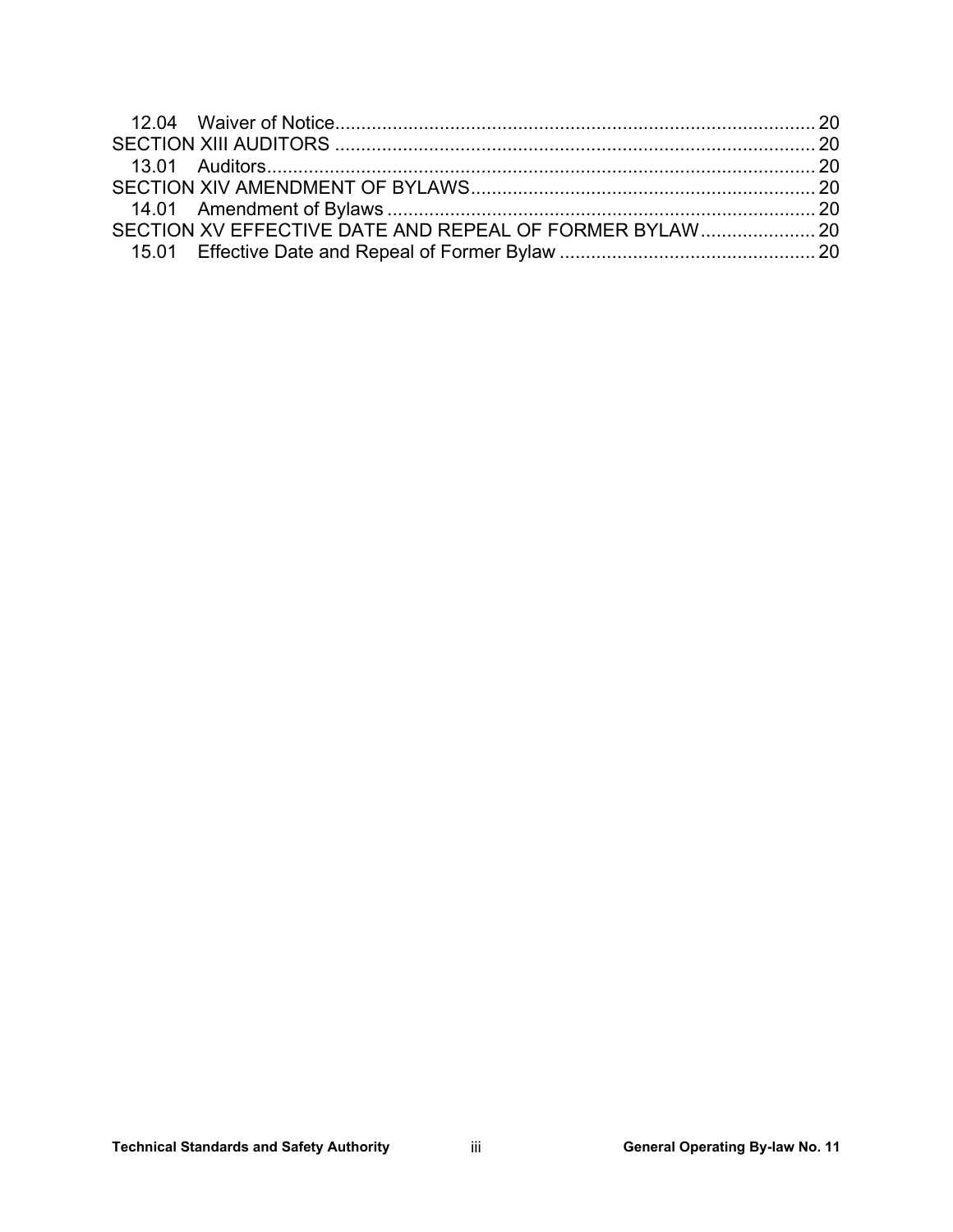# **GENERAL OPERATING BYLAW NO. 11**

A Bylaw relating generally to the conduct of the affairs of the Technical Standards and Safety Authority

**WHEREAS** the Technical Standards and Safety Authority ("TSSA") was granted letters patent by the Ontario government under the *Corporations Act* (Ontario) on August 30, 1996 as a corporation without share capital incorporated under the name Technical Standards and Safety Authority;

**AND WHEREAS** the *Technical Standards and Safety Statute Law Amendment Act, 2009* (which had been introduced into Legislature as Bill 187) amending the *Technical Standards and Safety Act, 2000* ("TSS Act") was proclaimed into force as of May 1, 2010 with the effect of continuing TSSA, with the revocation of TSSA's letters patent, as a corporation without share capital under the name Technical Standards and Safety Authority in English and Office des normes techniques et de la sécurité in French;

**AND WHEREAS** the TSS Act provides for certain matters concerning the governance of TSSA and provides the Board of TSSA with authority to make bylaws governing the conduct and management of the affairs of TSSA;

**AND WHEREAS** TSSA and the Minister have entered into a memorandum of understanding, which includes terms, *inter alia*, relating to the governance of TSSA;

**AND WHEREAS** it is determined necessary to update General Operating By-law No. 10 to reflect recent changes to the aforementioned memorandum of understanding and to make other minor revisions;

**NOW THEREFORE BE IT ENACTED** that the following is the General Operating Bylaw of Technical Standards and Safety Authority (the "Bylaw"), replacing General Operating By-law No. 10:

# **SECTION I INTERPRETATION**

#### **1.01 Definitions**

In this Bylaw and all other bylaws and resolutions of TSSA, unless the context otherwise requires:

- (a) "Appointed Director" means a Director who is appointed by the Minister.
- (b) "Board" or "Board of Directors" means the board of directors of TSSA.
- (c) "Elected Director" means a Director elected into office by the Members of TSSA.
- (d) "Directors" means a member of the Board and includes Appointed Directors and Elected Directors.
- (e) "Minister" means the minister responsible for the administration of the TSS Act.
- (f) "Member" means a member of TSSA.
- (g) "Officers" means an officer of TSSA.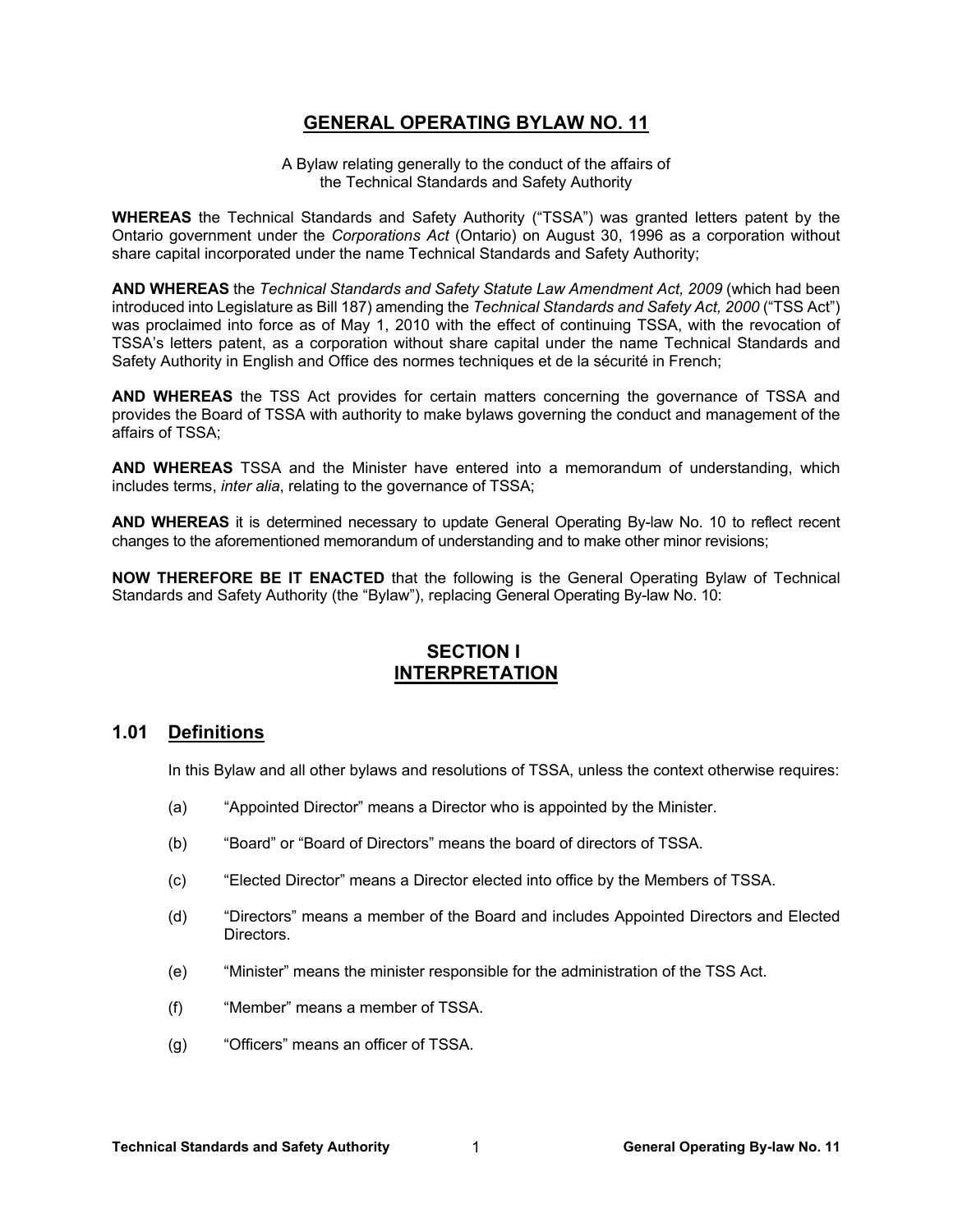(h) "Special Resolution" means a resolution passed by the Board and confirmed with or without variation by at least two-thirds of the votes cast at a meeting of Members of TSSA duly called for that purpose.

# **1.02 Interpretation**

This Bylaw, unless the context otherwise requires, shall be construed and interpreted in accordance with the following:

- (a) words importing the singular number include the plural and vice versa; words importing the masculine gender include the female and neuter genders; words importing persons include individuals, corporations, partnerships, trusts and unincorporated organizations;
- (b) headings are for reference purposes only and are not to be considered or taken into account in construing the terms or provisions thereof or to be deemed in anyway to clarify, modify or explain the effect of any such terms or provisions;
- (c) in the event of any dispute, the intent or meaning of any word shall be that given by the Board;
- (d) any reference to any statute shall, unless otherwise expressly stated, be deemed a reference to such statute as the same may from time to time be amended, restated, reenacted or replaced; and
- (e) if any of the provision contained in the Bylaw is inconsistent with the TSS Act, a policy direction or order issued by the Minister or the memorandum of understanding with the Minister, the provisions contained in any of those documents shall prevail; and if any of those documents are inconsistent with eachother in a manner not resolved by legislation, the order of descending precedence shall be as follows:
	- (i) the TSS Act and regulations thereunder;
	- (ii) an order issued by the Minister;
	- (iii) the memorandum of understanding with the Minister or a policy direction issued by the Minister.

# **SECTION II GENERAL**

# **2.01 Corporate Seal**

Until changed in accordance with the TSS Act, the corporate seal of TSSA shall be in the form impressed on this page.

# **2.02 Fiscal Year**

Until otherwise changed by resolution of the Board, the financial year of TSSA shall end on April 30 in each year.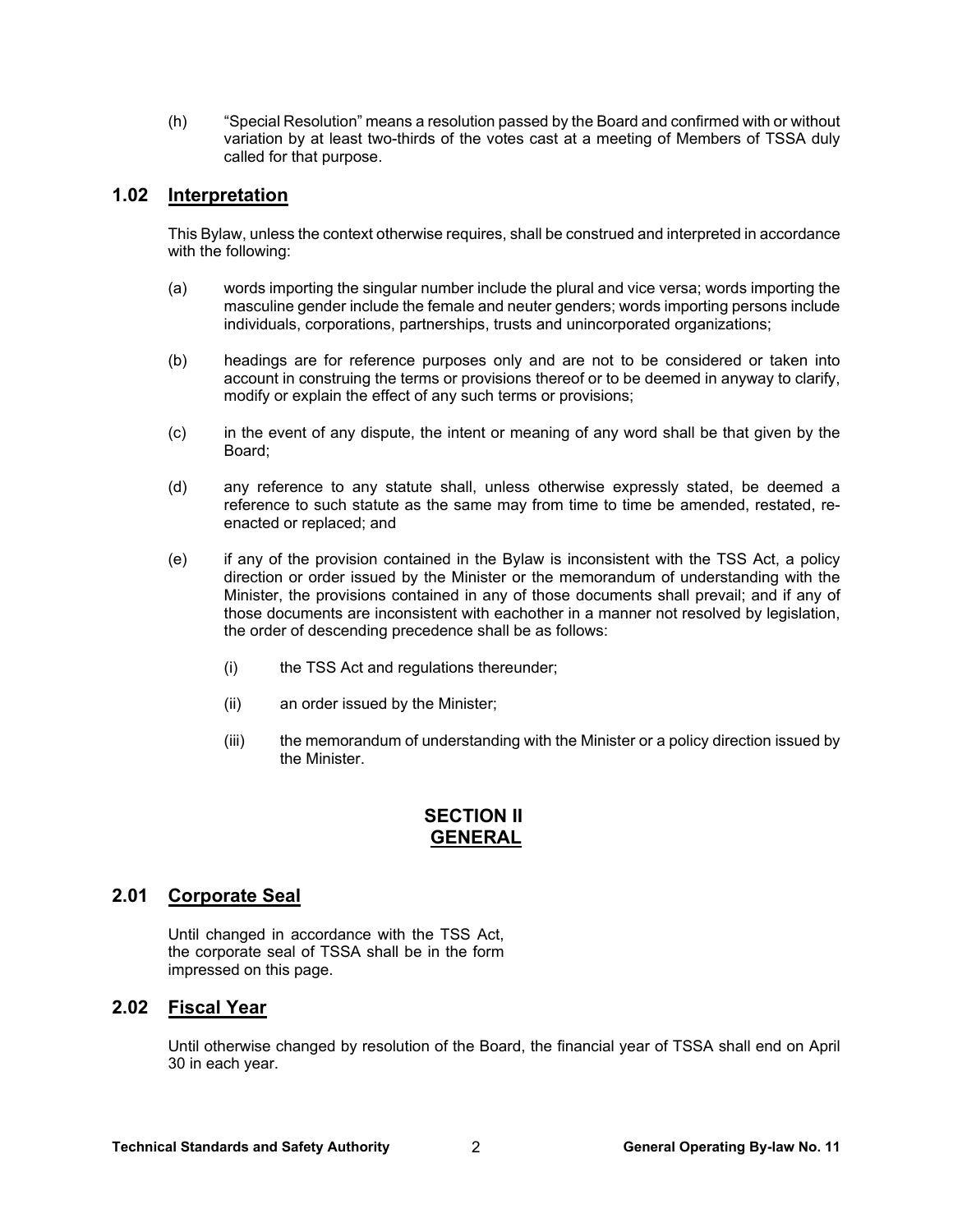# **2.03 Execution of Instruments**

Deeds, transfers, licenses, assignments, contracts, obligations, certificates and other instruments and engagements may be signed on behalf of TSSA by any two (2) Officers together. In addition, the Board may from time to time direct the manner in which and the person or persons by whom any particular instrument or class of instruments may or shall be signed. Any person authorized to sign an instrument on behalf of TSSA may affix the corporate seal to it.

# **2.04 Banking Arrangements**

The banking business of TSSA shall be transacted with such banks, trust companies or other financial institutions as may from time to time be designated by or under the authority of the Board. Banking business or any part of it shall be transacted under the agreements, instructions and delegations of powers as the Board may from time to time prescribe or authorize.

# **2.05 Borrowing Arrangements**

The Board may from time to time:

- (a) borrow money on the credit of TSSA;
- (b) issue, sell or pledge securities of TSSA;
- (c) charge, mortgage, hypothecate or pledge all or any of the property of TSSA, including book debts and unpaid calls, rights, powers, franchises and undertaking, to secure any securities or any money borrowed, or other debt, or any other obligation or liability of TSSA; and
- (d) delegate the powers under this clause to an Officer or Officers of TSSA as the Board considers appropriate to make arrangements with reference to money borrowed or to be borrowed as to the terms and conditions of the loan thereof, and as to the security to be given therefor, with power to vary or modify such arrangements, terms and conditions and to give such additional security as the Board may authorize and generally to manage, transact and settle the borrowing of money by TSSA.

# **2.06 Electronic Signatures**

The signature of any Director or Officer may be printed or otherwise mechanically or electronically affixed or reproduced under such conditions as the authorized by the signer and such signatures have the same force and effect as if signed in the handwriting of such Director or Officer.

# **2.07 Registered Head Office**

The head office of TSSA shall be situated in the Province of Ontario at such address as the Board may, by resolution, determine.

# **SECTION III DIRECTORS**

# **3.01 Role**

The affairs of TSSA shall be governed by the Board of Directors.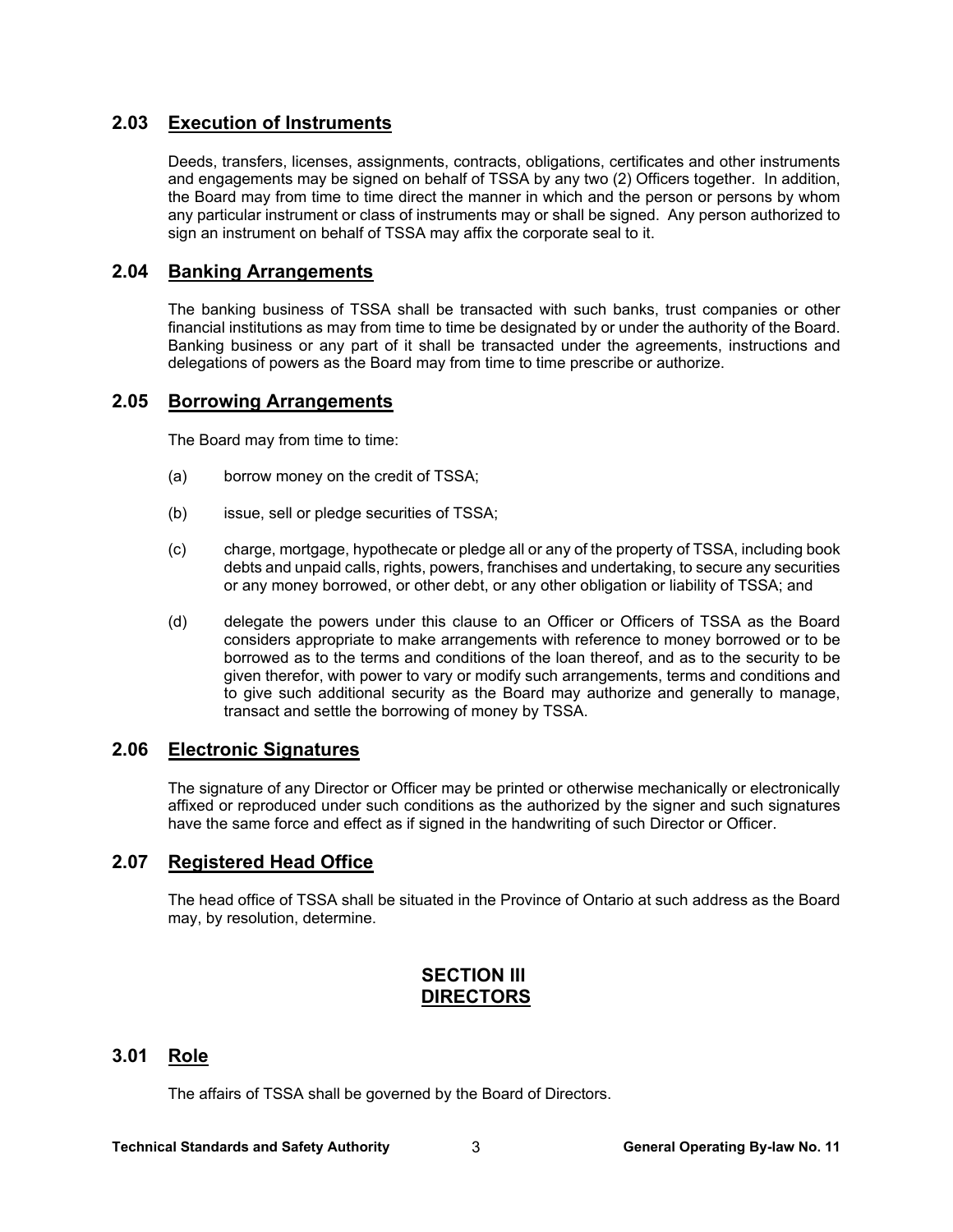## **3.02 Powers**

The Board shall oversee the affairs of TSSA in all things, and may perform or direct the performance of all such acts as may be necessary or of advantage to the attainment of the objects and proper operation of TSSA and may make or cause to be made for TSSA, in its name, any kind of contract which TSSA may lawfully enter into and, save as hereinafter provided, generally, may exercise all such other powers and do all such other acts and things as TSSA is by the legislation and documents set out in Section 1.02(e) or otherwise authorized to exercise and do. The Board may delegate such powers and authority as it may from time to time deem proper and appropriate.

# **3.03 Number**

The following shall apply:

- (a) The Board of Directors of TSSA shall consist of thirteen (13) Directors, unless changed by order of the Minister.
- (b) The Board shall be comprised of a minority of Appointed Directors and a majority of Elected Directors, without regard to vacancies on the Board.
- (c) The Minister may appoint such number of Appointed Directors as established by order of the Minister from time to time, provided that the number of Appointed Directors shall constitute a minority of the Directors.
- (d) The remaining Directors shall be Elected Directors.
- (e) The Chief Executive Officer (CEO) of TSSA shall not be a Director.
- (f) If there are vacancies on the Board, the remaining Directors may continue to act if they constitute a quorum of the remaining directors.

# **3.04 Qualifications**

- (a) Each Director shall satisfy the following requirements:
	- (i) is an individual who is not less than 18 years of age, has the power under law to contract, has not been found by a court in Canada or elsewhere to be mentally incompetent, and does not have the status of a bankrupt; and
	- (ii) must meet the competency criteria set out in the memorandum of understanding or otherwise established by the Minister from time to time.
- (b) The Appointed Directors may include representatives of consumer groups, business, government organizations or such other interests as the Minister determines.

#### **3.05 Appointed Directors – Appointment and Term**

- (a) The Appointed Directors shall be appointed by the Minister from time to time.
- (b) The Appointed Directors shall hold office at the discretion of the Minister.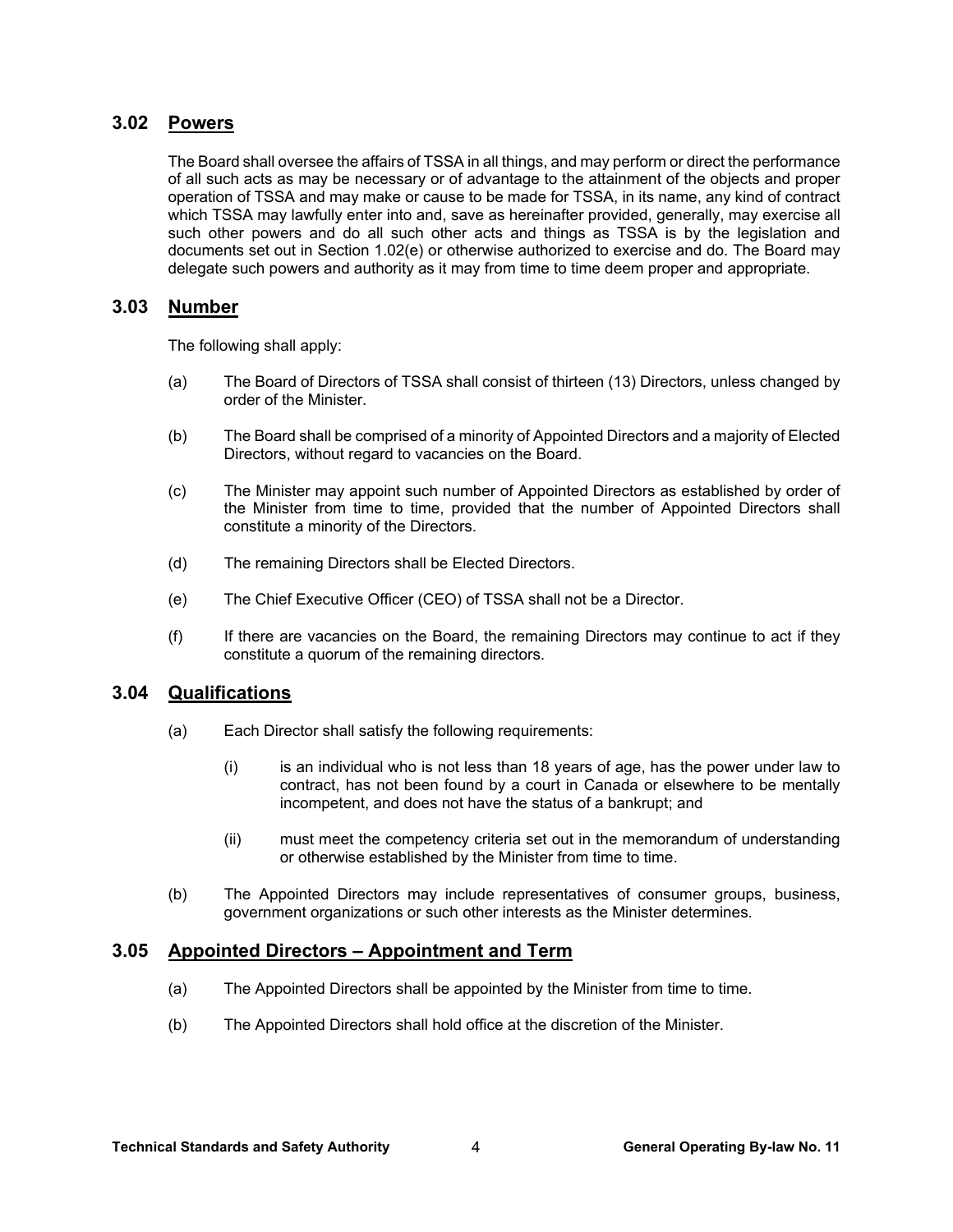# **3.06 Elected Directors - Election and Term**

- (a) The Elected Directors' term of office shall be two (2) years calculated from the date of the meeting at which they are elected until the second annual meeting next following or until their successors are elected.
- (b) As much as possible, the Elected Directors shall be elected and shall retire in rotation every two (2) years.
- (c) No Elected Director may serve more than five (5) consecutive full two (2) year terms in office as an Elected Director. An Elected Director will be eligible for re-election to the Board at the end of his or her term up to the maximum number of terms provided that such person continues to meet the qualification requirements to be an Elected Director. Notwithstanding the foregoing, if an Elected Director is appointed to the position of Chair during his or her fifth (5<sup>th</sup>) term as an Elected Director, such person may serve as an Elected Director for one (1) additional term. Upon the completion of the maximum term on the Board, a minimum of a one (1) year absence is required before eligibility for re-election to membership on the Board is restored.
- (d) The nomination of qualified persons for consideration by the Members in the election of Elected Directors shall be undertaken by the Nominating Committee or such other committee as the Board considers appropriate.

# **3.07 Termination of Office**

- (a) The position of a Director shall automatically be terminated if:
	- (i) the Director makes an assignment under the *Bankruptcy and Insolvency Act* (Canada) or a receiving order is made against the Director;
	- (ii) the Director becomes of unsound mind or is adjudged by a qualified medical practitioner to be a mentally incompetent person or incapable of managing his or her affairs;
	- (iii) the Director dies;
	- (iv) by notice in writing to TSSA, the Director resigns his or her office (which resignation shall be effective at the time it is received by the Board Chair, CEO or Secretary, or otherwise in accordance with the terms set out in the written resignation, whichever is later);
	- (v) the Elected Director is removed from office by Special Resolution of TSSA before the expiration of his or her term of office; or
	- (vi) the Appointed Director ceases to hold office upon receipt by TSSA of a notice from the Minister that such person has ceased to be an Appointed Director.
- (b) Where an individual is no longer a Director, then such person shall be deemed to have also automatically resigned as a Member, an Officer (if it is a requirement to be a Director to hold that particular Officer position) and/or a committee member, as applicable, provided that the Board may in its discretion subsequently re-appoint such individual as a committee member if the Board deems it appropriate in the circumstances.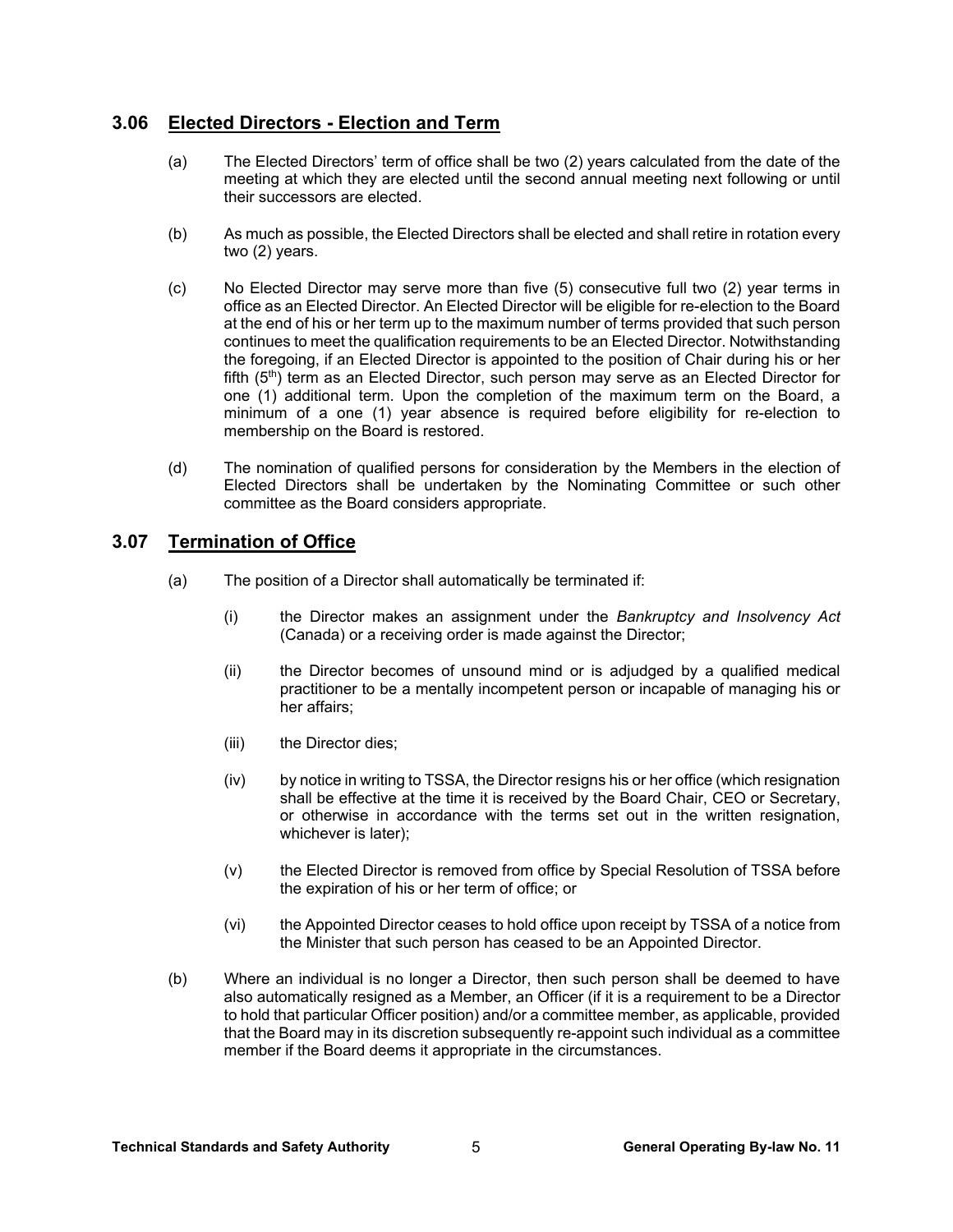# **3.08 Filling Vacancies**

- (a) A vacancy of an Elected Director on the Board, howsoever caused, may be filled for the remainder of the term by a qualified individual by resolution of the Board.
- (b) A vacancy of an Appointed Director on the Board, howsoever caused, may be filled by the Minister appointing another Appointed Director.

# **3.09 Remuneration**

- (a) All Elected and Appointed Directors of TSSA may be paid remuneration for their services, and be paid reasonable expenses properly incurred by them in the performance of their duties, including attending meetings of the Board and any committee thereof or meetings of Members, according to the following provisions:
	- (i) The Directors may by resolution determine the remuneration to be paid to each Director to attend meetings of the Board or a committee of the Board personally, by telephone, electronically or some other means permitted by the Bylaws.
	- (ii) The Directors may by resolution determine that the Board Chair, Vice Chair, chairs of Board committees and Directors shall receive an annual payment in addition to any remuneration paid pursuant to Section 3.09(a)(i).
	- (iii) Any Director may decline any remuneration payable under Section 3.09(a)(i) and Section 3.09(a)(ii) by advising an Officer of TSSA.
	- (iv) The Directors may by resolution approve special remuneration to any Director in undertaking any TSSA Board or committee related services (not to include the provision of consulting or other professional services to TSSA) at the request of the Board Chair on TSSA's behalf other than attending a regularly scheduled Board or committee of the Board meeting.
	- (v) The Directors shall be entitled to be paid their travel and other reasonable out-ofpocket expenses properly incurred by them in performance of their duties, including attending meetings of the Board and any committee thereof or meetings of Members in connection with the affairs of TSSA.
	- (vi) The Directors may by resolution determine travel fees to be paid to each Director as remuneration for time travelling to and from meetings of the Board or committees of the Board.

# **3.10 Board Policies**

The Board may adopt, amend, or repeal by resolution such Board policies relating to the management and operation of TSSA from time to time. Any Board policy adopted by the Board shall continue to have force and effect until amended, repealed, or replaced by a subsequent resolution of the Board.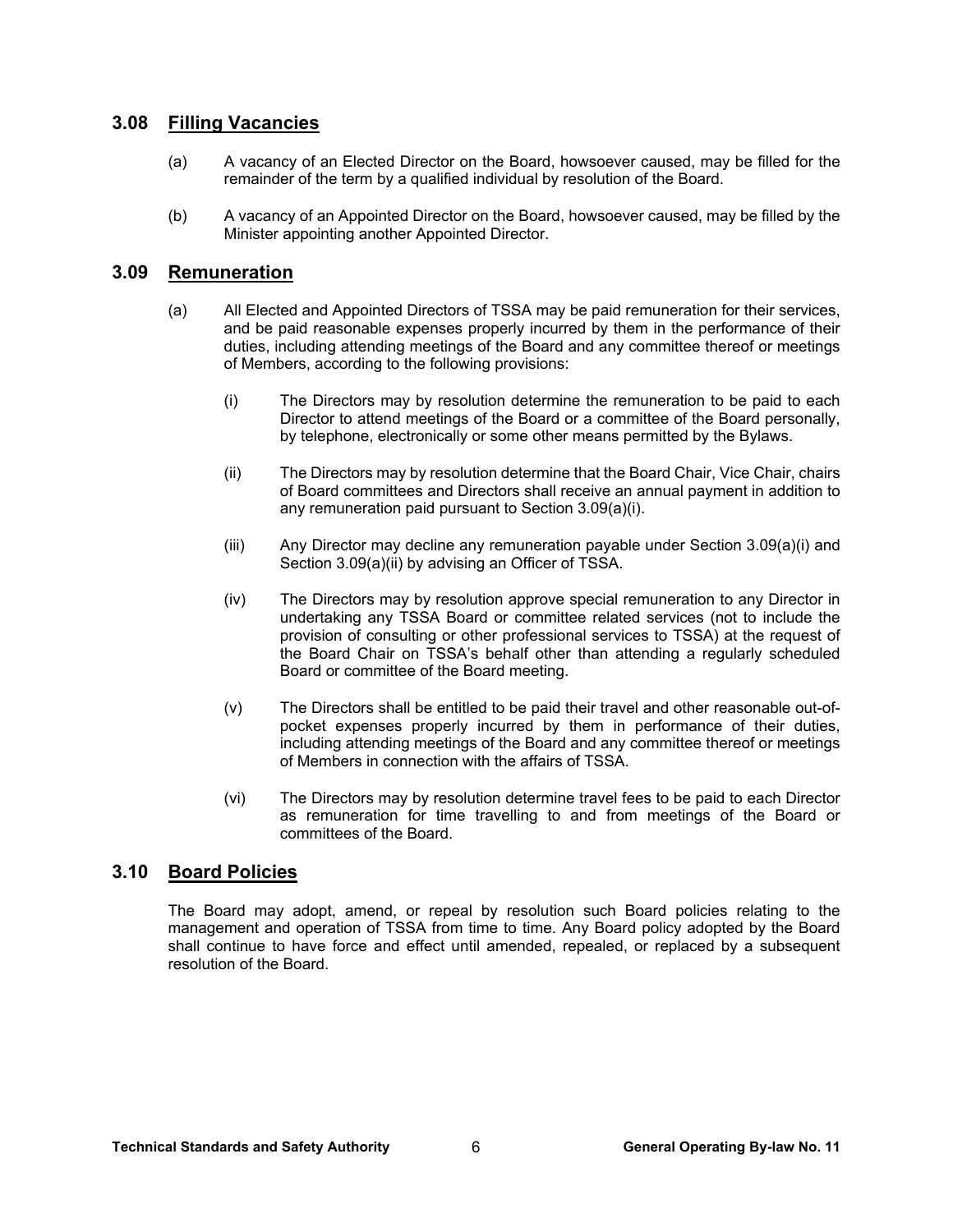# **SECTION IV MEETINGS OF DIRECTORS**

# **4.01 Meetings of the Board**

Meetings of the Board shall be held from time to time at the call of the Board Chair, the CEO or not less than one-third of the Directors on the Board. Notice of the time and place of every meeting so called shall be given to each Director not less than 48 hours (excluding Saturdays, Sundays and statutory holidays) before the time when the meeting is to be held, except that no notice of a meeting shall be necessary if all the Directors are present or if those absent waive notice of or otherwise signify their consent to such meeting being held.

# **4.02 Regular Meetings**

The Board may appoint a day or days in any month or months for regular meetings at a place and hour to be named. A copy of any resolution of the Board so fixing the place and time of regular meetings of the Board shall be sent to each Director forthwith after being passed, but no other notice shall be required for any such regular meeting.

# **4.03 Place of Meeting**

Meetings of the Board shall be held at the head office of TSSA or elsewhere in Ontario or if the Board so determines, at some place outside Ontario.

# **4.04 Persons Entitled to be Present**

Subject to the following, only Directors of TSSA are entitled to attend a Board meeting. The CEO shall be entitled to receive notice of, as well as to attend, participate and speak at, all Board meetings, without the right to vote thereat, pursuant to Section 5.03(c). Any other person may be admitted only on the invitation of the Chair of the Board, the chair of the meeting or with the consent of those entitled to be and present at the meeting.

# **4.05 Electronic Meetings**

Subject to any applicable law, a meeting of Directors may be held by means of such telephonic, electronic, virtual or other communication facilities that permit all persons participating in the meeting to communicate with each other simultaneously and instantaneously and a Director participating in such meeting by such means is deemed to be present at that meeting.

## **4.06 Quorum**

A majority of the Board shall constitute a quorum, provided that vacancies on the Board of Directors shall not be included when establishing the requisite quorum for Board meetings. For the purpose of determining quorum for Board meetings, a Director may be present in person, or by teleconference and/or by other electronic means.

# **4.07 Chair of Meeting**

The chair of Board meetings shall be the Chair of the Board, or the Vice Chair of the Board if the Chair of the Board is absent or unable to act. In the event that both the Chair and the Vice Chair of the Board are absent, the Directors who are present shall choose one of their number to chair the meeting.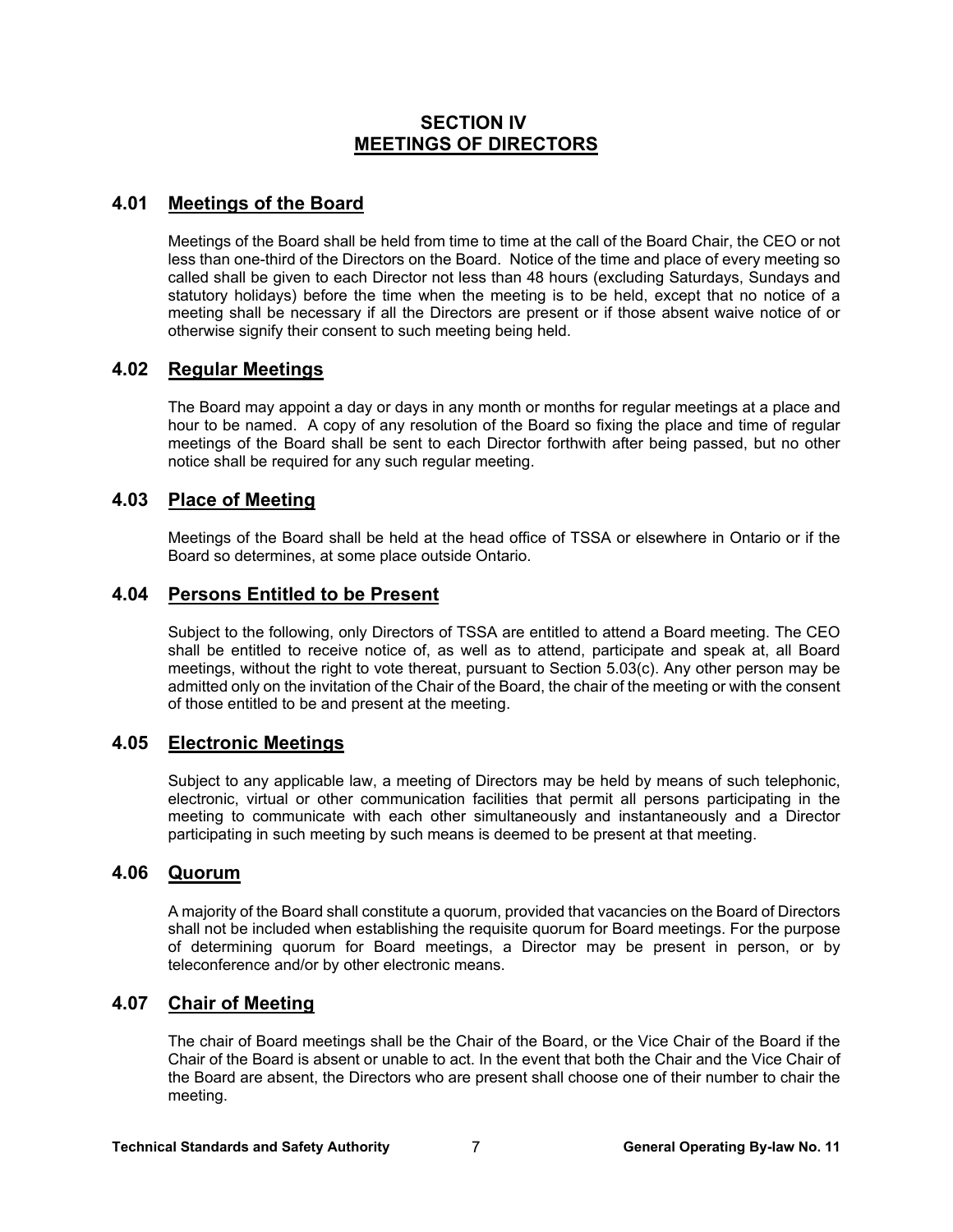# **4.08 Votes to Govern**

At all meetings of the Board, every question shall be determined by a majority of the votes cast on the motion. In case of any equality of votes, the chair of the meeting shall not be entitled to a second or casting vote. Voting may be by a show of hands or by voice vote unless a ballot is demanded by any Director. A declaration by the chair that a resolution has been carried and an entry to that effect in the minutes shall be admissible in evidence as *prima facie* proof of the fact without proof of the number or proportion of the votes recorded in favour of or against such resolution. No Director may vote by proxy at any meeting of the Board.

# **4.09 Resolution in Writing in Lieu of Meeting**

Any bylaw or resolution signed by all the Directors is as valid and effective as if passed at a meeting of the Directors duly called, constituted and held for that purpose. A copy of every such bylaw and resolution shall be kept with the minutes of Board meetings.

# **4.10 Errors in Notice**

The accidental omission to give notice to any Director or the non-receipt of any notice by a Director or an error in any notice not affecting the substance thereof shall not invalidate any action taken at or resulting from a meeting held pursuant to such notice.

# **4.11 Members Confirmation**

The Board shall have full power with respect to all affairs of TSSA and no resolution passed by the Board, or any other action taken by the Board, requires confirmation or ratification by the Members in order to become valid or to bind TSSA, unless such confirmation or ratification is required by statute.

# **4.12 Validity of Actions**

No act or proceeding of any Director or the Board shall be deemed invalid or ineffective by reasons of the subsequent ascertainment of any irregularity in regard to such act or proceeding or the qualification of such Director or the Board.

# **SECTION V OFFICERS**

# **5.01 Corporate Officers**

(a) Chair and Vice-Chair

The Minister shall appoint a Chair and a Vice Chair from among the Directors.

(b) Other officers

The Board shall appoint a CEO, Secretary and such other Officers as the Board may determine from time to time, none of whom are required to be members of the Board. One person may hold more than one office.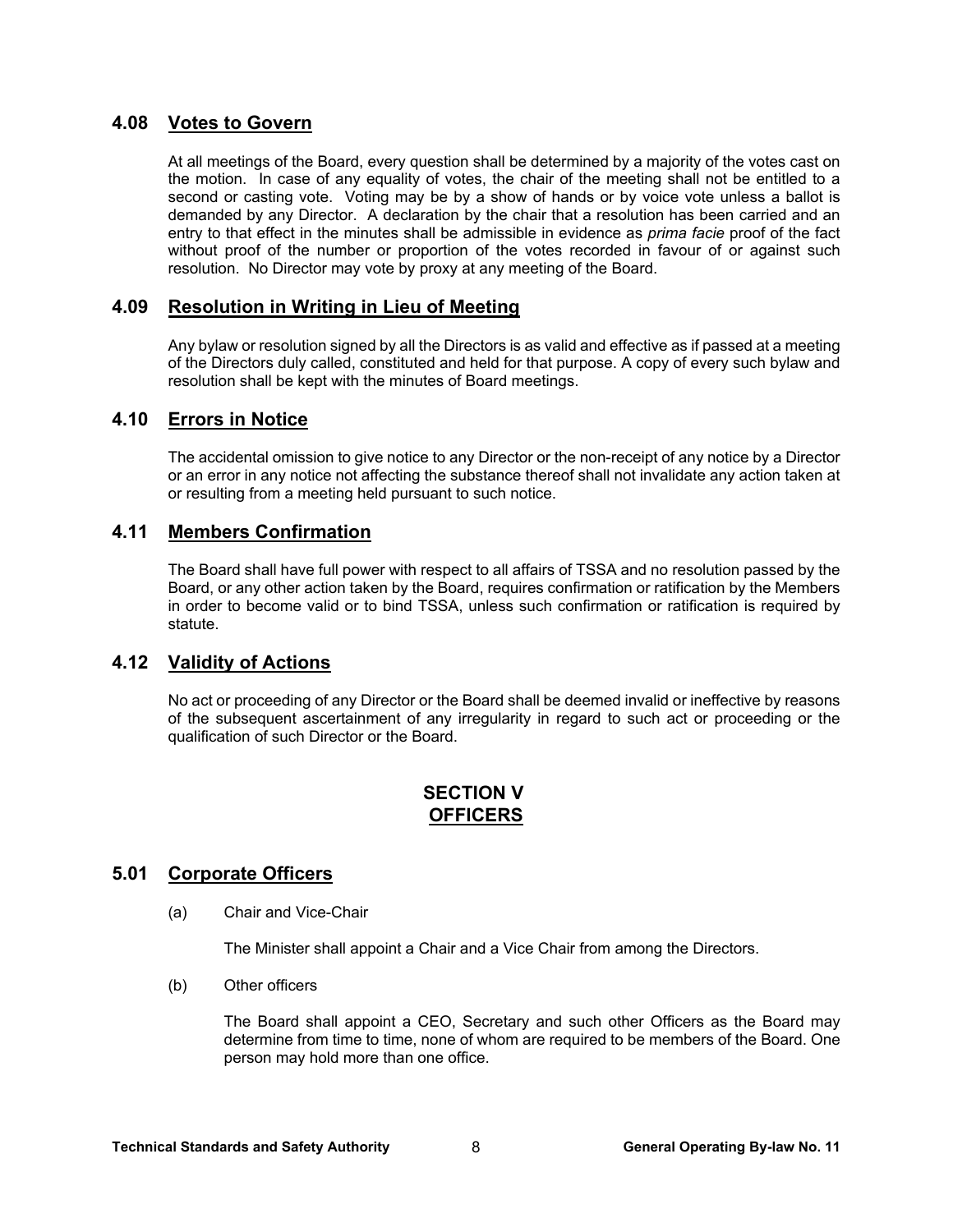# **5.02 Duties of Officers May be Delegated**

In case of the absence or inability to act of any Officer of TSSA or for any other reason that the Board of Directors may deem sufficient, the Board of Directors may delegate all or any of the powers of any such Officer to any other Officer or to any Director for the time being.

# **5.03 Powers and Duties**

All Officers shall sign such contracts, documents or instruments in writing as require their respective signatures and shall respectively have and perform all powers and duties incidental to their respective offices and such other powers and duties respectively as may from time to time be determined by the Board. In particular, the duties of such of the following Officers shall include:

- (a) **Chair of the Board** The Chair shall not hold any other office of TSSA. The Chair shall perform the duties customarily borne by a chair of a board, as well as such other duties as may be determined by the Board.
- (b) **Vice Chair of the Board** If the Chair of the Board is absent or is unable or refuses to act, the Vice Chair of the Board shall, when present, perform the duties customarily borne by the Chair, as well as such other duties as may be determined by the Board.
- (c) **CEO** Unless otherwise determined by resolution of the Board, the CEO shall perform any or all duties customarily borne by a chief executive officer of a corporation, as well as such other duties as may be determined by the Board. The CEO shall be deemed to be the President of TSSA. The CEO shall be entitled to receive notice of, as well as to attend, participate and speak at, all Board meetings and Members meetings, without the right to vote thereat, provided that the said right to attend, participate and speak at such meetings shall be suspended where such meetings are held *in camera*.
- (d) **Secretary** The Secretary shall give or cause to be given notices for all meetings of the Board of Directors, its committees, if any, and of Members when directed to do so and have charge of the corporate seal of TSSA, the minute books of TSSA and of the documents and registers referred to in the Act, as well as such other duties as may be determined by the Board.

# **5.04 Vacancy in Office**

- (a) Chair and Vice-Chair
	- (i) The Chair and Vice-Chair shall hold office until the earlier of:
		- (1) the Officer's resignation;
		- (2) the Officer's successor being appointed;
		- (3) the Officer's removal by the Minister;
		- (4) the Officer ceasing to be a Director; or
		- (5) the Officer's death.
	- (ii) If the office of the Chair or the Vice-Chair is vacant, the Minister may appoint another Director to fill such vacancy.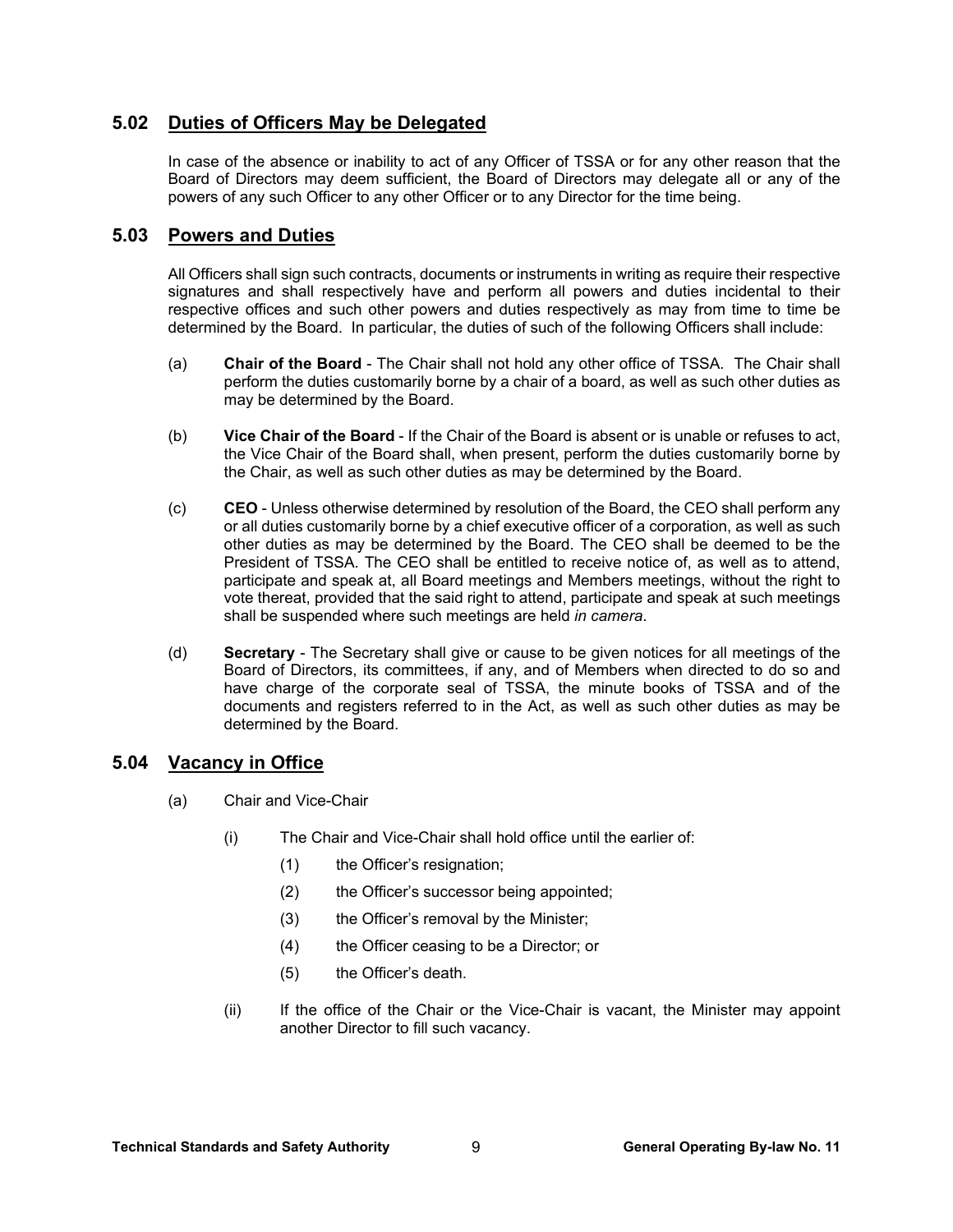- (b) Other Officers
	- (i) All Officers, except the Chair and the Vice-Chair, shall hold office until the earlier of:
		- (1) the Officer's resignation;
		- (2) the Officer's successor being appointed;
		- (3) the Officer's removal by the Board whether for cause or without cause, in the absence of a written agreement to the contrary;
		- (4) the Officer's employment with TSSA terminates for any reason;
		- (5) the Officer ceasing to be a Director (if a necessary qualification of this appointment); or
		- (6) the Officer's death.
	- (ii) If the office of any Officer of TSSA, except the Chair and the Vice-Chair, is vacant, the Board may, by resolution, appoint a person to fill such vacancy.

# **5.05 Agents, Employees and Consultants**

The Board may appoint such agents and engage such employees and consultants as it shall deem necessary from time to time and such persons shall have such authority and shall perform such duties as shall be prescribed by the Board at the time of such appointment, provided that such powers shall be subject to the memorandum of understanding between TSSA and the Minister.

# **SECTION VI PROTECTION OF DIRECTORS, OFFICERS AND OTHERS**

# **6.01 Limitation of Liability**

No Director or Officer of TSSA shall be liable for acts, receipts, neglects or defaults of any other Director or Officer or person, or for joining in any receipt or other act for conformity, or for any loss, damage or expense happening to TSSA through the insufficiency or deficiency of title to any property acquired by order of the Board for or on behalf of TSSA, or for the insufficiency or deficiency of any security in or upon which any of the moneys of TSSA shall be invested, or for any loss or damage arising form the bankruptcy, insolvency or tortious act of any person with whom any of the moneys, securities or effects of TSSA shall be deposited, or for any loss occasioned by any error of judgment or oversight on his or her part, or for any other loss, damage or misfortune whatever which shall happen in the execution of the duties of his or her office or in relation thereto unless the same are occasioned by his or her own lack of good faith, wilful neglect or default.

# **6.02 Indemnities to Directors and Officers**

Every Director or Officer of TSSA and his or her heirs, legal personal representatives, and assigns, shall from time to time and at all times, be indemnified and saved harmless, from and against all costs, charges, fines, penalties and expenses whatsoever which the Director or Officer sustains or incurs in or about any action, suit or proceeding (whether civil, criminal, administrative or investigative) that is brought, commenced or prosecuted against him or her for or in respect of any act, deed, matter or thing whatsoever made, done or permitted by him or her in or about the execution of the duties of his or her office, as well as all other costs, charges, fines, penalties and expenses which he or she sustains or incurs in or about or in relation to the affairs thereof; except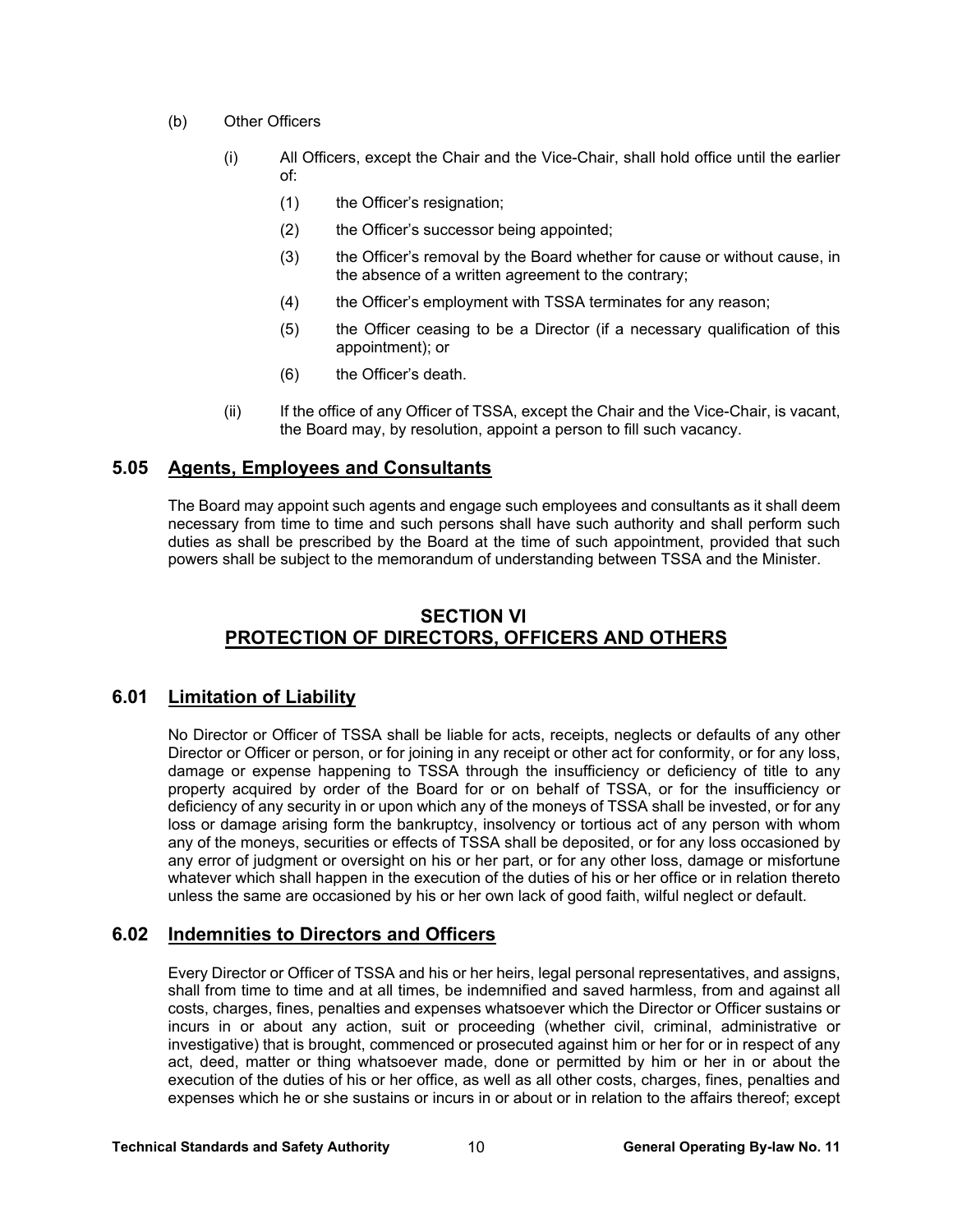where such costs, charges, fines, penalties or expenses as are occasioned by his or her own lack of good faith, wilful neglect or default.

### **6.03 Advances**

With respect to the defence by a Director or Officer of any claims, actions, suits or proceedings, whether civil, criminal, administrative or investigative, for which TSSA is liable to indemnify a Director or Officer pursuant to this Bylaw, TSSA may advance to the Director or Officer such funds as may be reasonably necessary for the defence of such claims, actions, suits or proceedings upon written notice by the Director or Officer to TSSA disclosing the particulars of such claims, actions, suits or proceedings and requesting such advance.

## **6.04 Right of Indemnity Not Exclusive**

Nothing in this Bylaw shall limit the right of any person entitled to indemnity to claim indemnity apart from the provisions of this Bylaw.

## **6.05 Director's Reliance**

Any Director or Officer may rely upon the accuracy of any statement or report prepared by TSSA's auditors and shall not be responsible or held liable for any loss or damage resulting from acting upon such statement or report.

### **6.06 Directors and Officers Insurance**

TSSA may purchase and maintain insurance for the benefit of any Director, Officer, employee, agent, volunteer or other person acting on behalf of TSSA against any liability incurred in such capacity on behalf of TSSA, except where the liability relates to the individual's failure to act honestly and in good faith with a view to the best interests of TSSA.

# **SECTION VII MEMBERS**

#### **7.01 Members**

The Members shall consist of the Directors from time to time. All Directors shall, effective upon their election, appointment or taking office, be deemed to be Members of TSSA.

### **7.02 Termination**

Membership in TSSA is not transferable and lapses and ceases to exist:

- (a) upon the death of the Member; or
- (b) if the Member ceases to be a Director for any reason.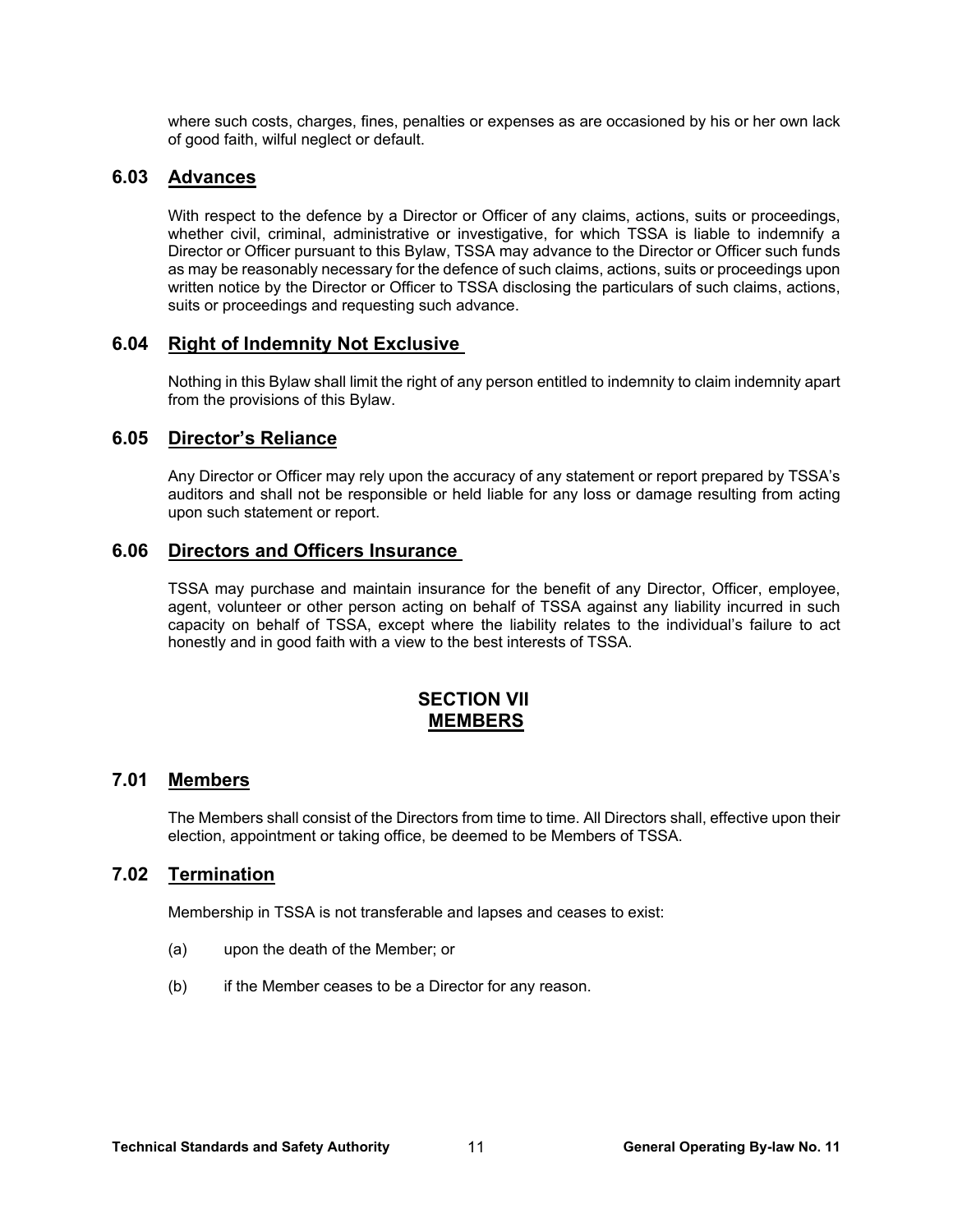# **SECTION VIII MEETINGS OF MEMBERS**

# **8.01 Meeting of Members**

A "meeting of Members" or "Members' meetings" shall include an annual meeting of Members and a special meeting of Members.

# **8.02 Annual Meetings**

The annual meeting of the Members shall be held at such time and on such day in each year as the Board may from time to time determine for the purpose of receiving the reports and statements required by the Act to be placed before the annual meeting, electing Directors, appointing auditors and fixing or authorizing the Board to fix their remuneration, and for the transaction of such other business as may properly be brought before the meeting.

# **8.03 General Meetings**

The Board or the Chair of the Board shall have power to call a general meeting of Members at any time.

### **8.04 Place of Meetings**

Meetings of Members shall be held at the head office of TSSA or elsewhere in the municipality in which the head office is situate or, if the Board shall so determine, at some other place in Ontario.

# **8.05 Notice of Meetings**

Notice of the time and place of each meeting and the general nature of the business to be transacted at the meeting shall be given by mail not later than the close of business 10 days before the day on which the meeting is to be held to each Member. The auditors of TSSA are entitled to receive all notices and other communications relating to any meetings that any Member is entitled to receive. Notice of a meeting of Members at which special business is to be transacted shall state the nature of that business in sufficient detail to permit the Member to form a reasoned judgment on the business. Notice of a meeting of Members must remind Members that they have the right to vote by proxy.

# **8.06 Meetings without Notice**

A meeting of Members may be held at any time and place without notice if all the Members entitled to vote thereat are present in person or represented by proxy, or if those not present or represented by proxy either before or after the meeting waive notice or otherwise consent to such meeting being held, and at such meeting any business may be transacted which TSSA at a meeting of Members may transact provided that a quorum of the Members is present.

# **8.07 Persons Entitled to be Present**

Subject to the following, the only persons entitled to attend a meeting of Members shall be Members of the TSSA, the auditors of TSSA and others who, although not entitled to vote, are entitled or required under any provision of the legislation and documents set out in Section 1.02(e) to be present at the meeting. The CEO shall be entitled to receive notice of, as well as to attend, participate and speak at, all Board meetings, without the right to vote thereat, pursuant and subject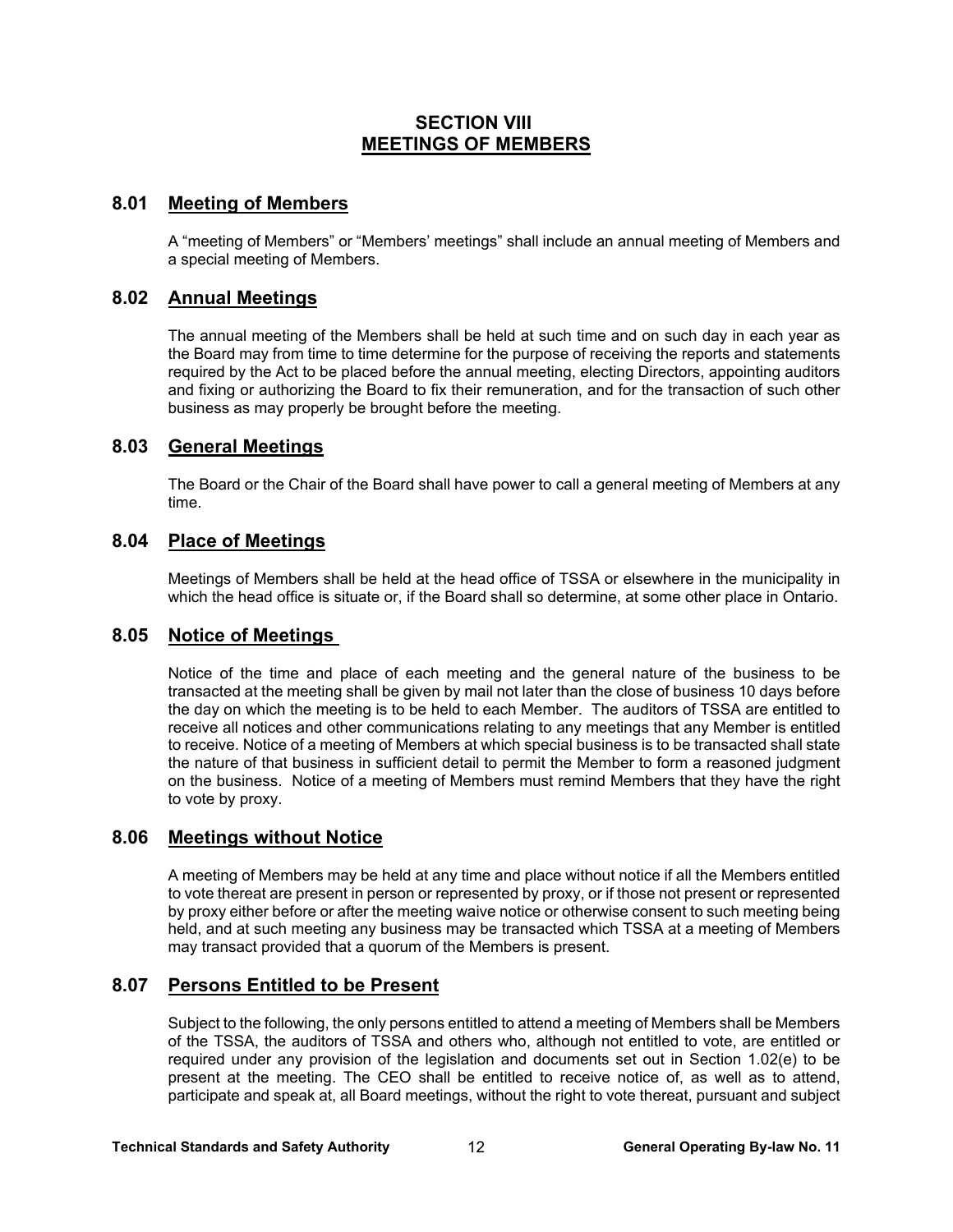to Section 5.03(c). Any other person may be admitted only on the invitation of the Chair of the Board, the chair of the Members' meeting or with the consent of the Members.

## **8.08 Quorum**

A quorum for the transaction of business at any meeting of Members shall consist of not less than two persons representing (including by proxy) not less than 50% of the Members. No business shall be transacted at any meeting of Members unless a quorum is present at the commencement of and throughout the meeting.

# **8.09 Right to Vote**

At any meeting of Members every Member shall be entitled to one vote which may be by proxy.

## **8.10 Votes to Govern**

At any meeting of Members every question shall, unless otherwise required by the Act or the Bylaws, be determined by a majority of the votes duly cast on the motion.

# **8.11 Proxies**

Votes at meetings of the Members may be given either personally or by proxy. A person appointed by proxy must be a Member. A proxy shall be executed by the Member or the Member's attorney authorized in writing. At every meeting at which a Member is entitled to vote, every Member and/or person appointed by proxy to represent one or more Members who is present in person shall have one vote on a show of hands. Upon a poll, every Member who is entitled to vote at the meeting and who is present or represented by an individual so authorized shall have one vote and every person appointed by proxy shall have one vote for each Member who is entitled to vote at the meeting and who is represented by such proxyholder.

# **8.12 Deposit of Proxies**

The Board may from time to time make regulations regarding the deposit of proxies at some place or places other than the place at which a meeting or adjourned meeting of Members is to be held and for particulars of such proxies to be sent electronically or in writing for the meeting or adjourned meeting to TSSA or any agent of TSSA for the purpose of receiving such particulars and providing that proxies so deposited may be voted upon as though the proxies themselves were produced at the meeting or adjourned meeting and votes given in accordance with such regulation shall be valid and shall be counted. The chair of any meeting of Members may, subject to any regulations made aforesaid, in the chair's discretion accept electronic or written communication as to the authority of any person claiming to vote on behalf and to represent a Member notwithstanding that no proxy conferring such authority has been deposited with TSSA, and any votes given in accordance with such electronic or written communication accepted by the chair of the meeting shall be valid and shall be counted.

# **8.13 Show of Hands**

Every question at a meeting of Members shall be decided by a show of hands or voice vote unless a poll is required or demanded as hereinafter provided. Upon a show of hands or voice vote, every person who is present and entitled to vote shall have one vote. Whenever a vote by show of hands or voice vote shall have been taken upon a question, unless a poll thereon is so required or demanded, a declaration by the chair of the meeting that the vote upon the question has been carried or carried by a particular majority or not carried and an entry to that effect in the minutes of the meeting shall be *prima facie* evidence of the fact without proof of the number of proportion of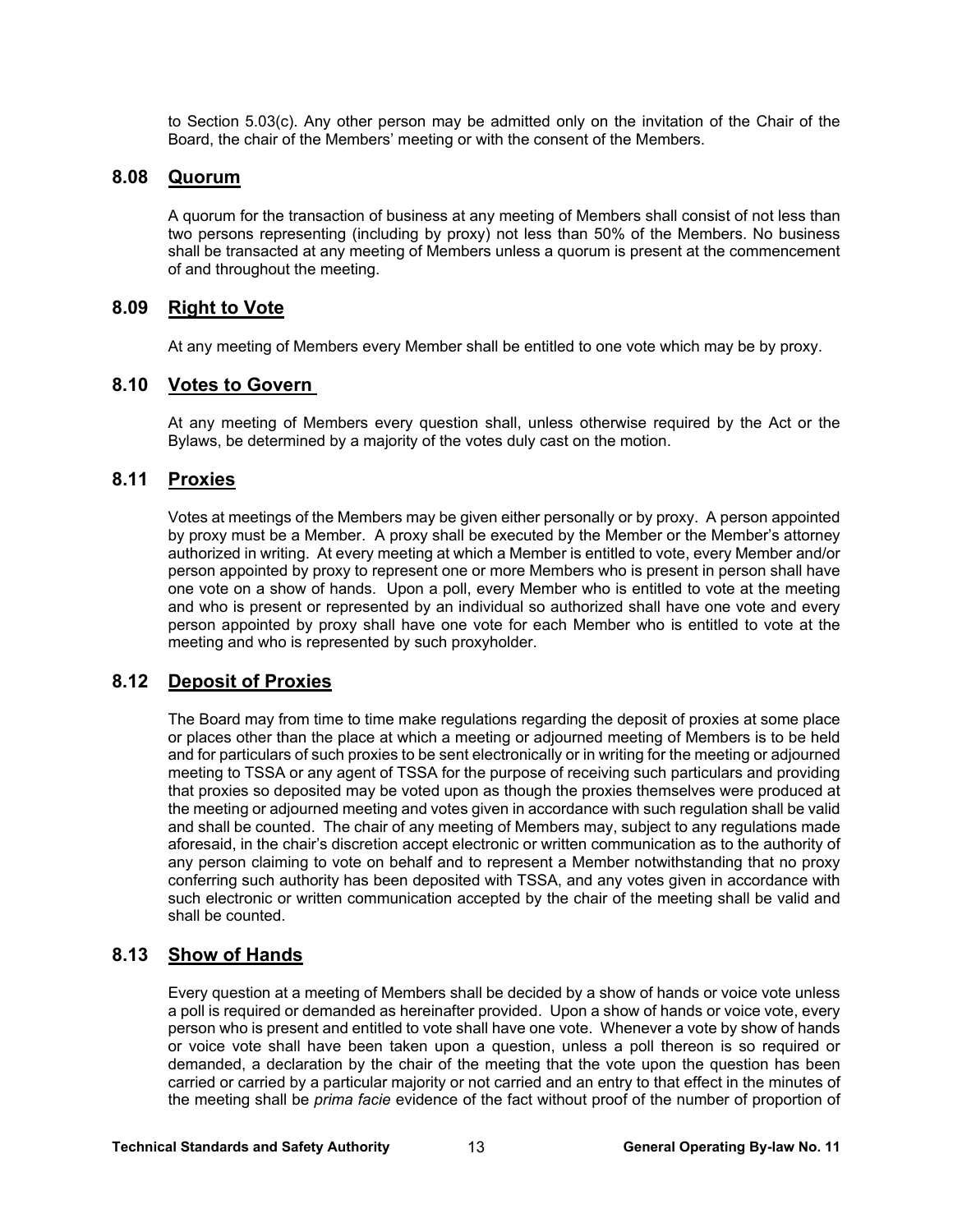the votes recorded in favour of or against any resolution or other proceeding in respect of the said question, and the result of the vote so taken shall be the decision of the Members upon the said question.

# **8.14 Polls**

After a show of hands has been taken on any question, the chair may require, or any person entitled to vote on the question may demand, a poll thereon. A poll so required or demanded shall be taken in such manner as the chair shall direct. A demand for a poll may be withdrawn at any time prior to the taking of the poll. Upon a poll, each Member present or represented by proxy and entitled to vote shall have one vote and the result of the poll shall be the decision of the Members upon the said question.

# **8.15 No Casting Vote**

In case of an equality of votes at any meeting of Members, either upon a show of hands or voice vote or upon a poll, the chair of the meeting shall not be entitled to an additional or casting vote.

# **8.16 Chair and Secretary of Meeting of Members**

The Chair of the Board, or in his or her absence the Vice Chair, shall preside as chair at all meetings of the Members. If both of such persons are absent without notice fifteen minutes after the time fixed for holding a meeting of Members, the Members present shall choose one of their number to be a chair. The Secretary of TSSA or their representative shall act as secretary of the meeting. In the Secretary's absence, the chair of the meeting shall appoint such person to act as secretary of the meeting.

# **8.17 Adjournment**

The chair of any meeting of the Members may with the consent of the meeting and subject to such conditions as the meeting may decide, adjourn the meeting from time to time and from place to place and such business may be transacted at such adjourned meeting as might have been transacted at the original meeting from which such adjournment took place and such adjournment may be made notwithstanding that no quorum is present. No notice shall be required of any such adjournment.

# **8.18 Resolution in Writing in Lieu of Meeting**

Any resolution signed by all the Members is as valid and effective as if passed at a meeting of the Members duly called, constituted and held for that purpose.

# **8.19 Electronic Meetings**

Subject to any applicable law, a meeting of Members may be held by means of such telephonic, electronic, virtual or other communication facilities that permit all persons participating in the meeting to communicate with each other simultaneously and instantaneously and a Member participating in such meeting by such means is deemed to be present at that meeting.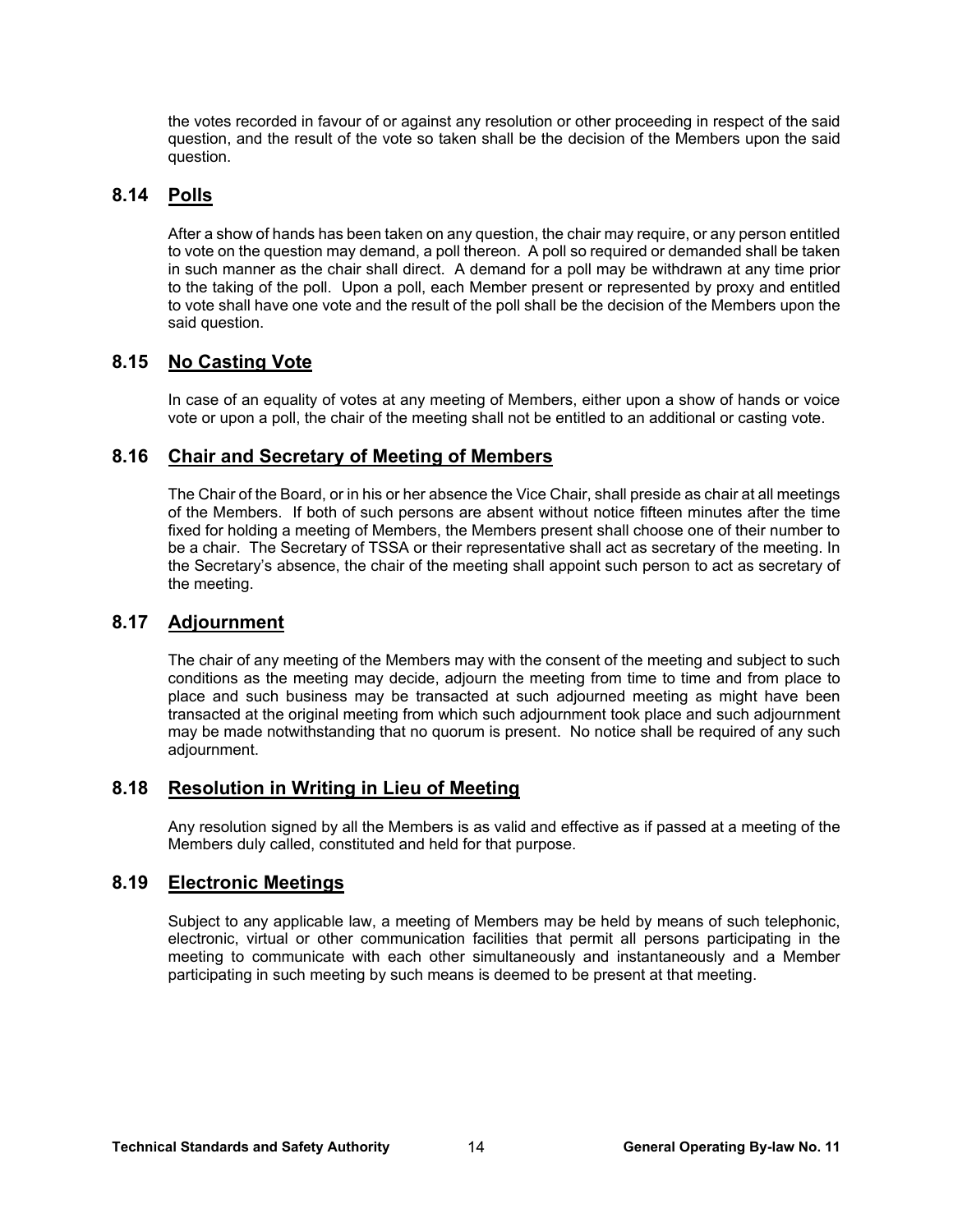# **SECTION IX COMMITTEES**

# **9.01 Power to Establish Committees**

The Board may from time to time establish or dissolve any committee as it deems necessary or appropriate for such purposes and, subject to the legislation and documents set out in Section 1.02(e), with such powers as the Board may see fit.

## **9.02 Committee Terms of Reference and Procedure**

The Board may adopt terms of references in relation to the operations, administration and governance of the committee, provided that such terms of reference are not inconsistent with this Bylaw. A committee may formulate its own rules of procedure, subject to such terms or reference or directions as the Board may from time to time make. Unless otherwise determined by the Board, a committee shall have the power to fix its quorum at not less than a majority of its members.

### **9.03 Committee Membership**

The Board Chair shall appoint the members of each committee and may remove or replace committee members from time to time. The Board Chair shall select a committee chair from the members of a committee from time to time.

# **SECTION X ADVISORY COUNCILS**

# **10.01 Industry Advisory Councils**

- (a) Purpose and Responsibilities
	- (i) The CEO may establish one or more Industry Advisory Councils as may be necessary from time to time.
	- (ii) The purpose of each Industry Advisory Council is to provide a forum to enable TSSA to obtain advice and input in relation to safety strategies from stakeholders through industry advisory councils.
	- (iii) Responsibilities of each Industry Advisory Council are to:
		- (1) provide TSSA with input and advice when TSSA is seeking perspectives to inform certain initiatives, decisions or strategic objectives;
		- (2) identify strategic safety issues, current or anticipated, and provide guidance for their resolution;
		- (3) provide input and advice regarding general enhancements in service delivery by TSSA;
		- (4) prepare and engage on matters discussed at council and seek to understand and solicit broader stakeholder input prior to making recommendations to TSSA; and
		- (5) such other responsibilities as determined by the CEO from time to time.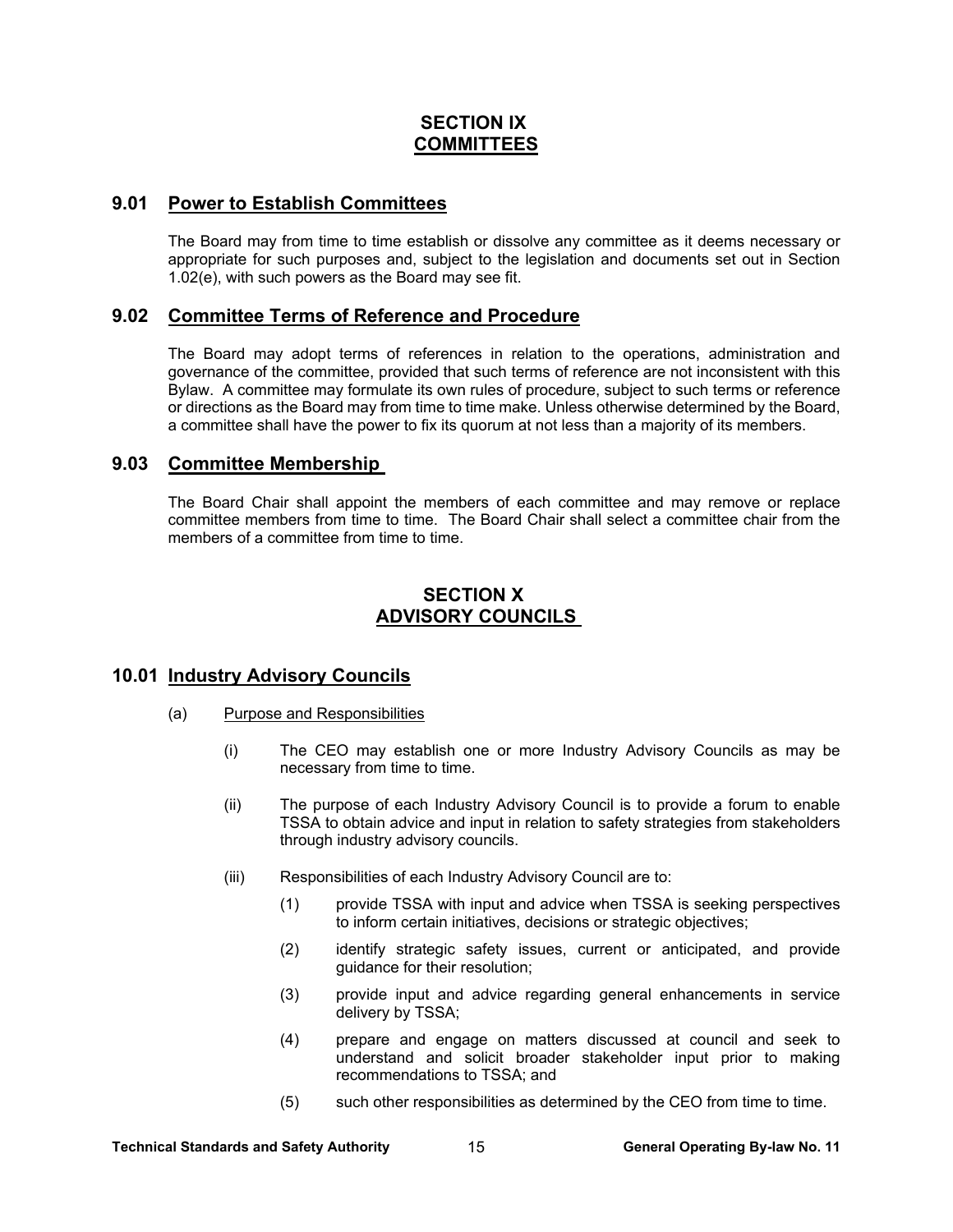#### (b) Composition and Qualification of Council Members

- (i) The composition of the members of each Industry Advisory Council shall, as much as possible, reflect the stakeholders that are impacted by TSSA's administration of the TSS Act and its regulations as specified in the council's terms of reference, and, as such, the number of members will vary from council to council. Council members may be comprised of individual representatives and association representatives. When appointing council members, persons from an industry association may be given preference over representation from a specific company, so as to ensure the broadest scope of representation possible. A membership matrix for each Industry Advisory Council shall be established and shall be reviewed at least every three years by the CEO and the Industry Advisory Council concerned.
- (ii) Where possible, TSSA will seek to include a consumer representative from TSSA's Consumers Advisory Council on each Industry Advisory Council.
- (iii) Directors of TSSA shall not be council members.

#### (c) Appointment and Term

- (i) Members of an Industry Advisory Council shall be appointed jointly by the CEO and the chair of that Industry Advisory Council.
- (ii) The term for council members is three (3) years. The terms of the council members of each Industry Advisory Council shall be staggered, where possible, as determined by the CEO. Conditions for membership, membership renewal and early termination of terms may be set out in each council's terms of reference.
- (d) Chair

The terms of reference for each Industry Advisory Council shall set out processes for the selection of a chair.

(e) Remuneration and Expenses

Council members shall serve as such without remuneration and no council members shall directly or indirectly receive any profit from his or her position as such, nor shall any council members receive any direct or indirect remuneration from TSSA, except provided that council members may be reimbursed by TSSA for reasonable expenses properly incurred by them in the performance of their duties where expenses are not reimbursed or paid by third parties (including employers of the council member in question or other organizations).

# **10.02 Consumers Advisory Councils**

- (a) Purpose and Responsibilities
	- (i) The CEO shall establish a Consumers Advisory Council.
	- (ii) The purpose of the Consumers Advisory Council is to provide independent, nonpartisan advice and guidance on any aspect of TSSA which has an impact on the public or on consumers who are purchasers or users of products and/or devices regulated by TSSA, and affects public safety of activities regulated by TSSA.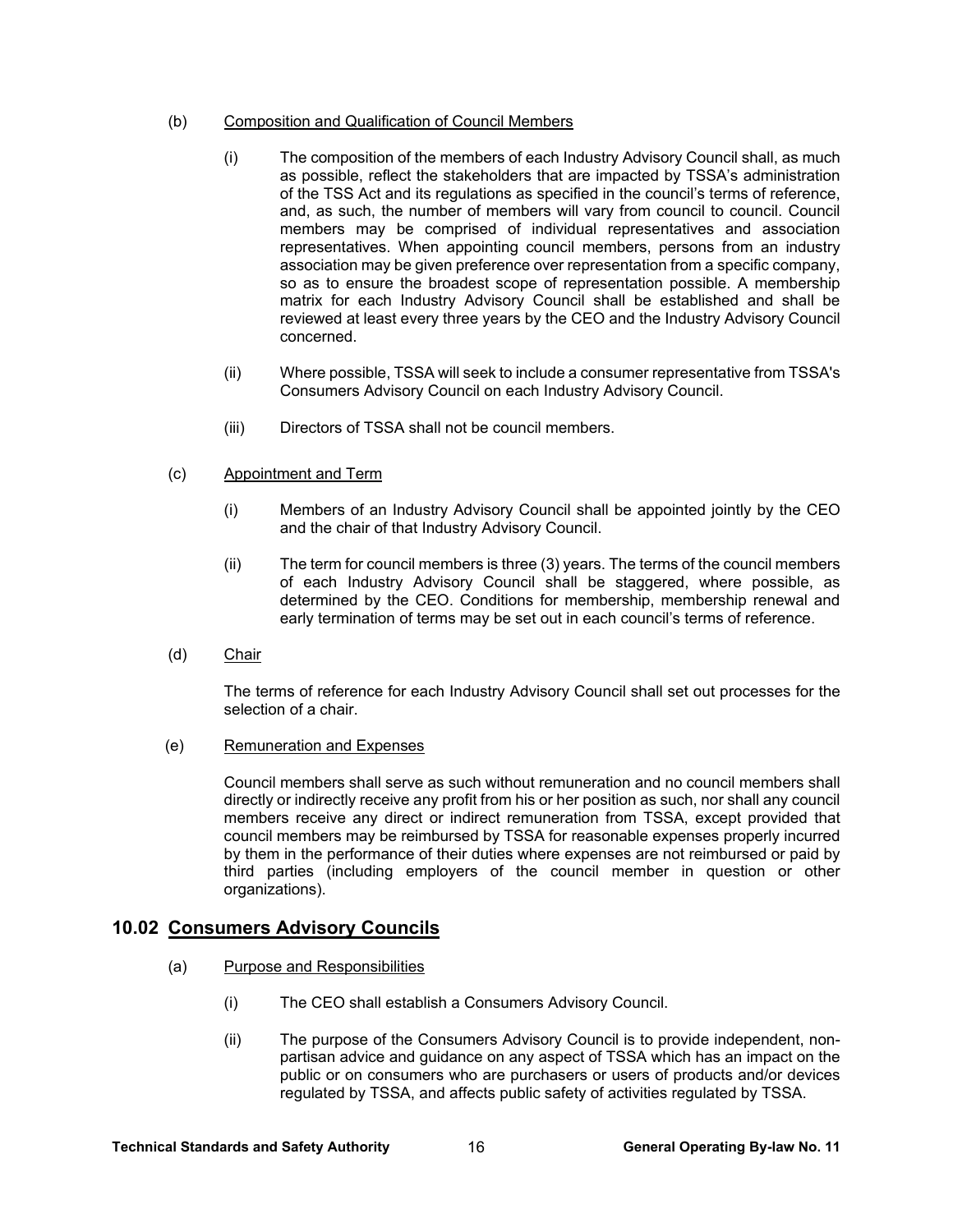- (iii) Responsibilities of the Consumers Advisory Council are to serve in an advisory capacity to the CEO to:
	- (1) provide TSSA with input and advice when TSSA is seeking perspectives to inform certain initiatives, decisions or strategic objectives;
	- (2) provide observations, identify gaps and recommend opportunities for improvement with respect to TSSA's services, policies and actions as they impact on the public;
	- (3) advocate for the public interest and for public input in safety matters in areas regulated by TSSA;
	- (4) provide oversight concerning the administration of TSSA's Safety Education Fund; and
	- (5) such other responsibilities as determined by the CEO from time to time.
- (b) Composition and Qualification of Council Members
	- (i) There shall be six (6) to ten (10) members on the Consumers Advisory Council, as determined by the CEO and the Consumers Advisory Council from time to time.
	- (ii) The Consumers Advisory Council shall include members with a variety of backgrounds in public safety and consumer representation, as identified by the Consumers Advisory Council and the CEO. The Consumers Advisory Council and the CEO will also seek to include representatives of consumer organizations operating in Ontario and nationally.
	- (iii) All council members will be independent of TSSA and its CEO, and will identify any real or potential conflicts to the chair of the Consumers Advisory Council in a timely manner.
	- (iv) Directors of TSSA shall not be council members.
- (c) Appointment and Term
	- (i) Council members shall be appointed jointly by the CEO and the chair of the Consumers Advisory Council.
	- (ii) The term for council members is three (3) years. The terms of the council members shall be staggered, where possible, as determined by the CEO. Conditions for membership, membership renewal and early termination of terms may be set out in the Consumers Advisory Council terms of reference.
- (d) Chair

The Consumers Advisory Council terms of reference shall set out processes for the selection of a chair.

(e) Remuneration and Expenses

Council members will receive a per diem remuneration for attendance at meetings as a council member, including attending meetings of the Industry Advisory Councils as assigned, and be reimbursed for reasonable expenses properly incurred by them in attending meetings. Council members may decline to receive the per diem and TSSA may make a representative contribution of the per diem amount to its Safety Education Fund.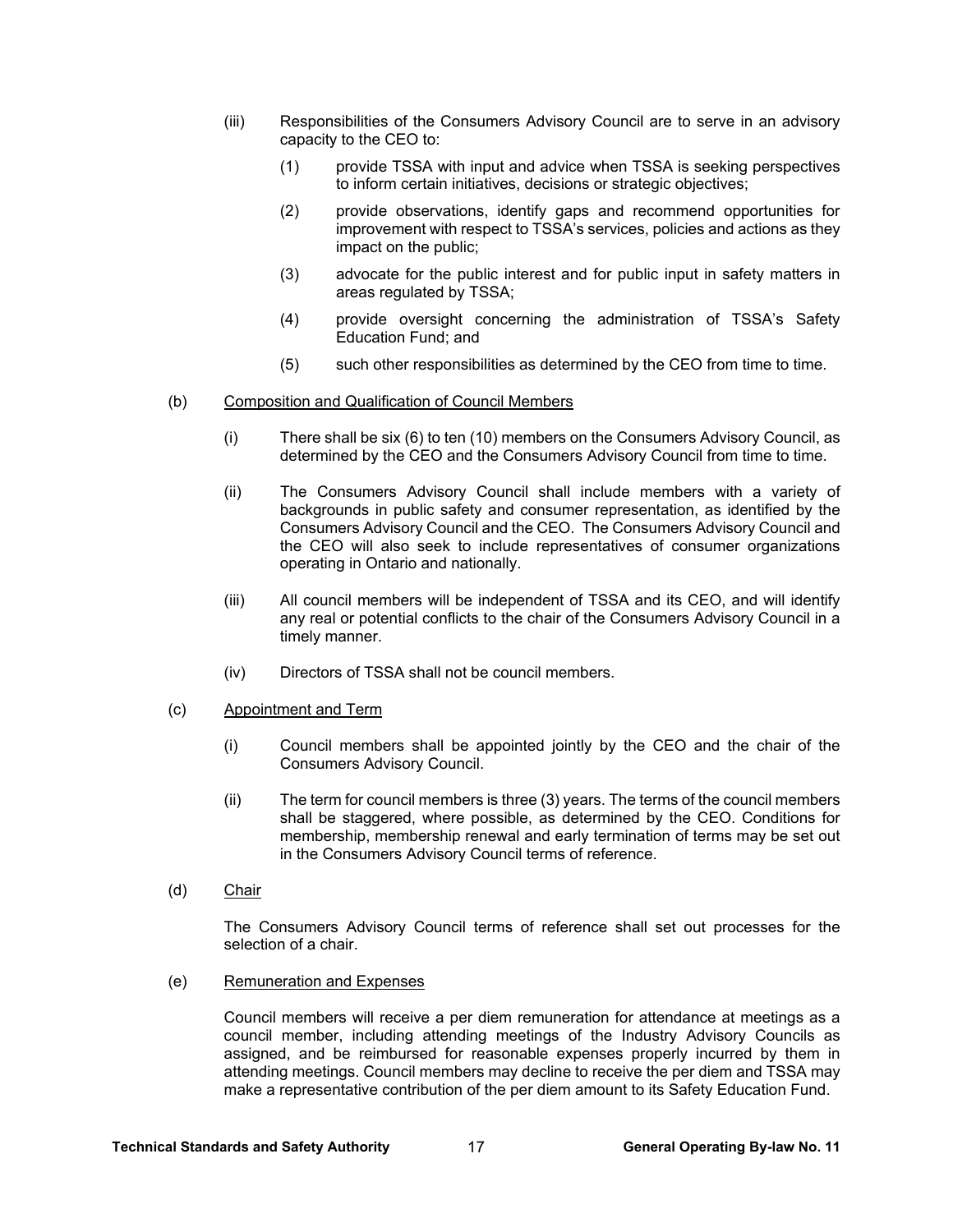# **SECTION XI RESTRICTIONS ON DIRECTORS, OFFICERS AND MEMBERS**

# **11.01 Conflicts of Interest**

- (a) Every Director or Officer who is in any way directly or indirectly interested in a proposed contract or a contract with TSSA shall declare his or her interest at a meeting of the **Directors**
- (b) In the case of a proposed contract, the declaration shall be made at the Board meeting at which the question of entering into the contract is first taken into consideration or, if the Director is not at the date of that meeting interested in the proposed contract, at the next Board meeting held after he or she becomes so interested. In a case where the Director becomes interested in a contract after it is made, the declaration shall be made at the first Board meeting held after he or she becomes so interested.
- (c) A general notice given to the Directors by a Director or Officer to the effect that he or she is a shareholder of or otherwise interested in any other company, or is a member of a specified firm and is to be regarded as interested in any contract made with such other company or firm, shall be deemed to be a sufficient declaration of interest in relation to a contract so made, but no such notice is effective unless it is given at a meeting of the Directors or the Director or Officer takes reasonable steps to ensure that it is brought up and read at the next meeting of the Directors after it is given.
- (d) If a Director has made a declaration of his or her interest in a proposed contract or contract in compliance with this Section and has not voted in respect of the contract, the Director is not accountable to TSSA or to any of its Members or creditors for any profit realized from the contract, and the contract is not voidable by reason only of the Director holding that office or of the fiduciary relationship established thereby.
- (e) Despite anything in this Section, a Director is not accountable to TSSA or to any of its Members or creditors for any profit realized from such contract and the contract is not by reason only of the Director's interest therein voidable if it is confirmed by a majority of the votes cast at a general meeting of the Members duly called for that purpose and if the Director's interest in the contract is declared in the notice calling the meeting.

# **11.02 Purchases and Loans**

Notwithstanding Section 11.01, TSSA shall not knowingly, directly or indirectly, purchase from or lend money to any Directors, Officer or Members, or any persons who are in a non-arm's-length relationship with the Director, Officer or Member.

# **11.03 Confidentiality**

Every Director, Officer, Advisory Council member, committee member, employee and volunteer, shall respect the confidentiality of matters brought before the Board or before any committee of the Board, or any matter dealt with in the course of employment or involvement of such person in the activities of TSSA.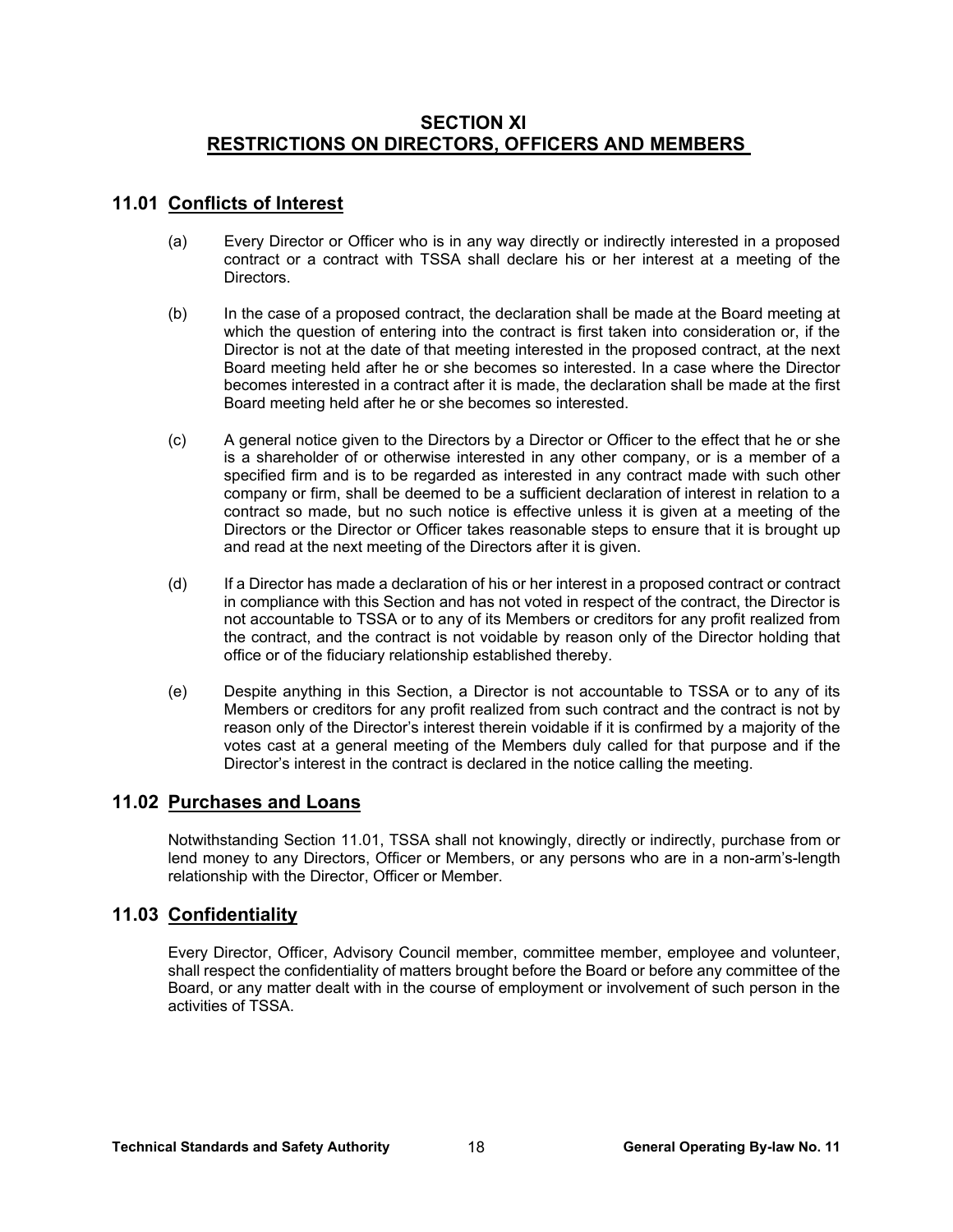# **11.04 Code of Conduct**

The Board shall adopt a code of conduct for Directors to prevent the possibility of any Directors advancing his or her personal or business interests or the interests of another organization, ahead of the interests of TSSA.

# **SECTION XII NOTICES**

# **12.01 Notices**

Any notice, communication or other document required to be given by TSSA to a Member, Director, Officer, or auditor of TSSA pursuant to the legislation and documents set out in Section 1.02(e) or otherwise shall be sufficiently given to such person if:

- (a) delivered personally, in which case it shall be deemed to have been given when so delivered,
- (b) delivered to such person's recorded address by courier or other similar means, in which case it shall be deemed to have been given when so delivered,
- (c) mailed to such person at their recorded address by prepaid ordinary mail, in which case it shall be deemed to have been given on the day it is deposited in a post office or public letter box, or
- (d) delivered to such person by electronic means, such as e-mail, in which case it shall be deemed to have been given when it is so transmitted without subsequent error notification,

at such person's latest address as shown in the records of TSSA and to the auditor at its business address, or if no address be given therein then to the last address of such Member or Director known to the Secretary.A declaration by the Secretary or the Chair that any such notice has been given pursuant to this Bylaw shall be sufficient and conclusive evidence of the giving of such notice. Any person entitled to receive any such notice may waive such notice either before or after the meeting to which such notice refers.

#### **12.02 Computation of Time**

In computing the date when notice must be given under any provision requiring a specified number of days' notice of any meeting or other event, the date of giving the notice shall be excluded and the date of the meeting or other event shall be included.

#### **12.03 Omissions and Errors**

The accidental omission to give any notice to any Member, Director, Officer or auditor or the nonreceipt of any notice by any Member, Director, Officer or auditor or any error in any notice not affecting the substance thereof of any meeting or any adjourned meeting shall not invalidate such meeting or any action taken at any meeting held pursuant to such notice or otherwise founded thereon.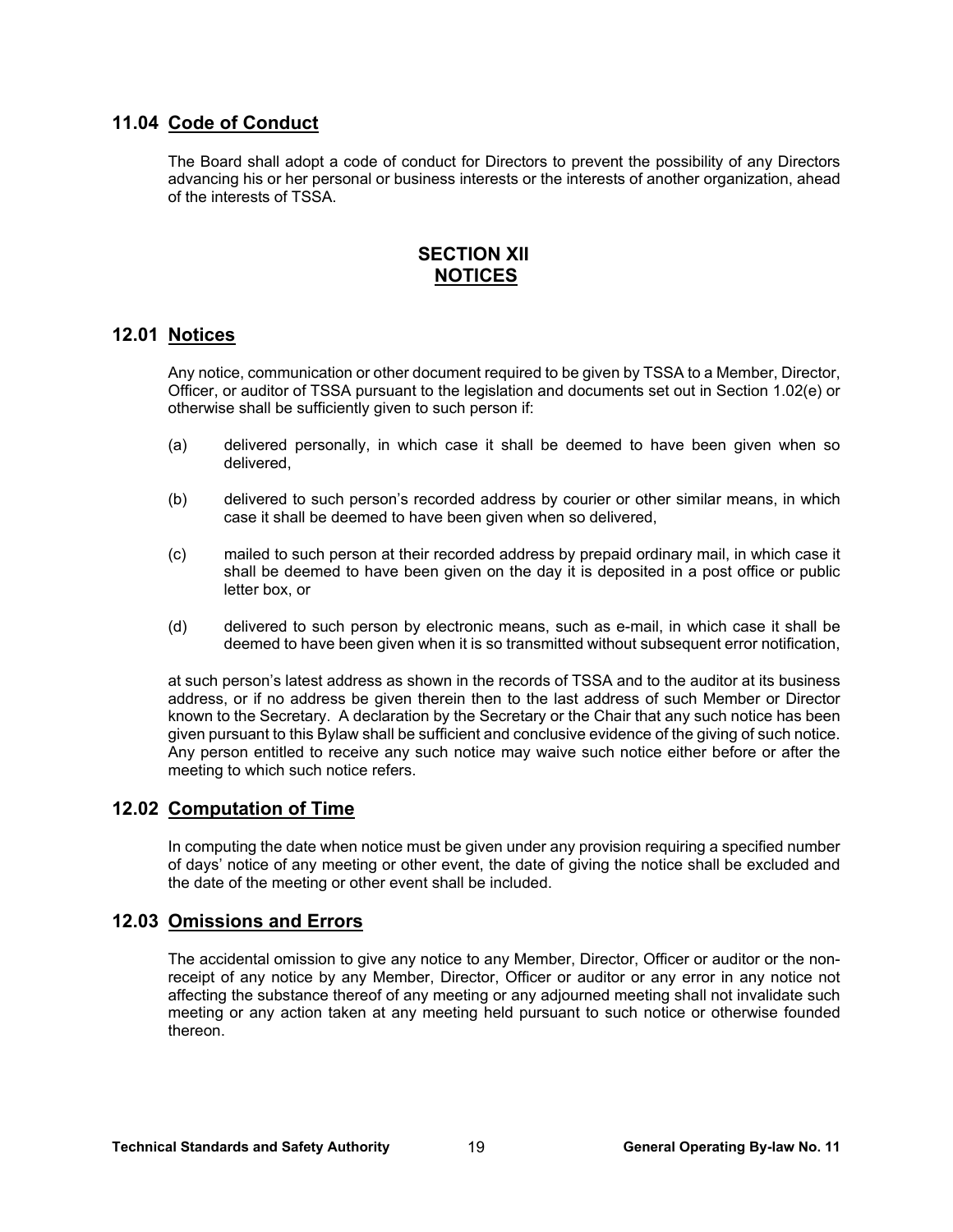## **12.04 Waiver of Notice**

Any Member, Director, Officer or auditor may waive any notice required to be given to him or her under any provision of the Act, the B-laws or otherwise and such waiver, whether given before or after the meeting or other event of which notice is required to be given, shall cure any default in giving such notice.

# **SECTION XIII AUDITORS**

# **13.01 Auditors**

The Members shall at each annual meeting, appoint an auditor to audit the accounts of TSSA and to hold office until the next annual meeting, provided that the Directors may fill any casual vacancy in the office of the auditor. The remuneration of the auditor shall be fixed by the Board of Directors. The auditor may not be a Director, Officer or employee of TSSA.

# **SECTION XIV AMENDMENT OF BYLAWS**

# **14.01 Amendment of Bylaws**

Bylaws of TSSA may be enacted, and may be repealed or amended by further Bylaw enacted, by a majority of the Directors at a meeting of the Board and sanctioned by an affirmative vote of at least two-thirds of the Members at a meeting duly called for the purpose of considering the said Bylaw.

# **SECTION XV EFFECTIVE DATE AND REPEAL OF FORMER BYLAW**

# **15.01 Effective Date and Repeal of Former Bylaw**

This Bylaw shall come into force upon adoption by the Members at which time General Operating By-law No. 10 is repealed; the repeal of which shall not affect the validity of any act done or right, privilege, obligation or liability acquired or incurred under the validity of any contract or agreement made pursuant to General Operating By-law No. 10 prior to its repeal. All Board or Members' resolutions, with continuing effect, passed under such repealed bylaw shall continue to be valid, except to the extent inconsistent with this Bylaw, and until amended or repealed.